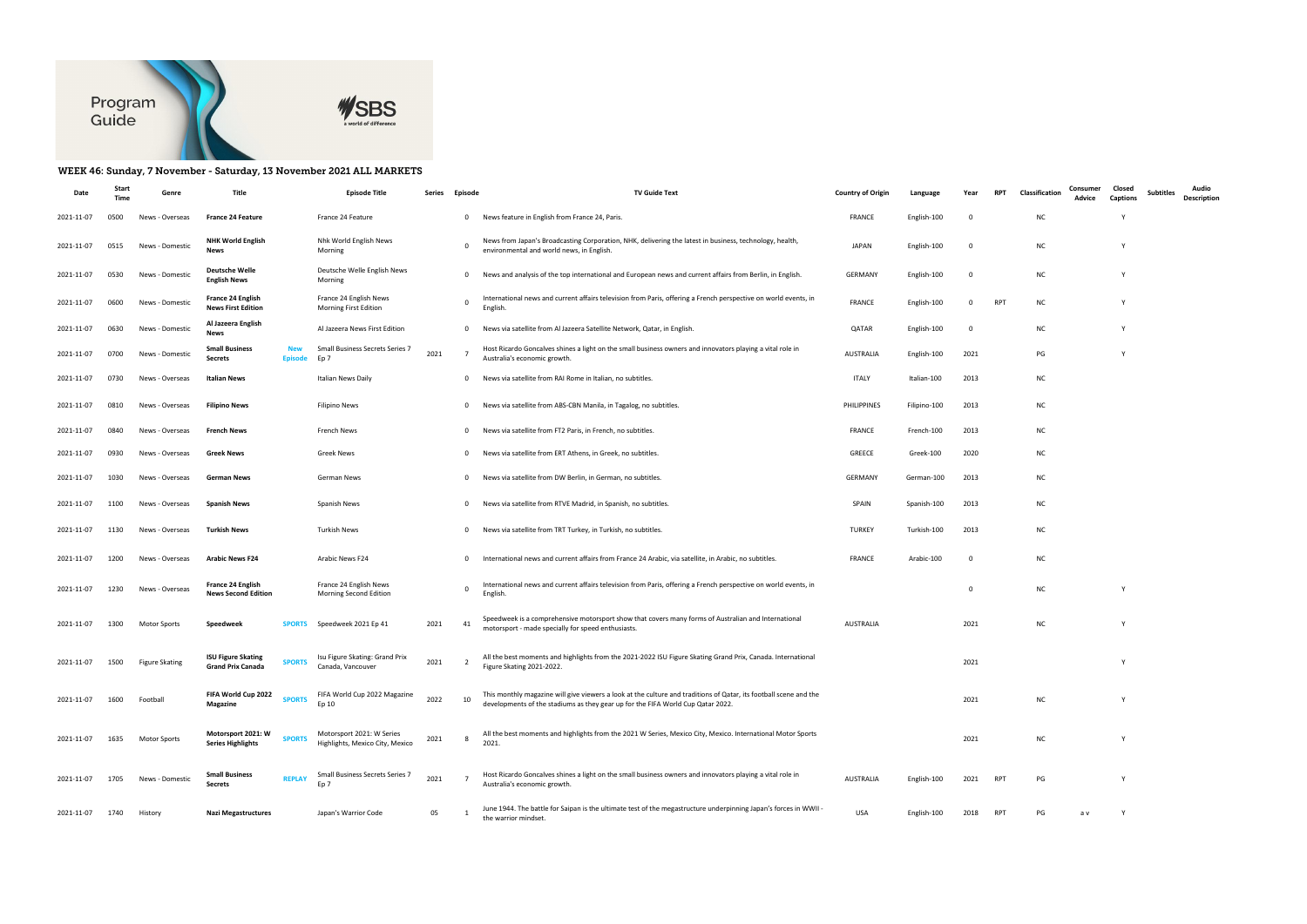| 2021-11-07 | 1830 | Versea) .                       | <b>SBS World News</b>                                 |             | SBS World News 2021 Ep 311                             | 2021 | 311                     | Up-to-date reports and analysis of the major national and international news stories of the day in Australia's only<br>world news service.                                                                                                                                                                                                                                                                                                                                                                                                                                                                                                                                                                                                                                                                                                                                                                                                     | <b>AUSTRALIA</b> |                                                      | 2021                    |            |           |     |          |  |
|------------|------|---------------------------------|-------------------------------------------------------|-------------|--------------------------------------------------------|------|-------------------------|------------------------------------------------------------------------------------------------------------------------------------------------------------------------------------------------------------------------------------------------------------------------------------------------------------------------------------------------------------------------------------------------------------------------------------------------------------------------------------------------------------------------------------------------------------------------------------------------------------------------------------------------------------------------------------------------------------------------------------------------------------------------------------------------------------------------------------------------------------------------------------------------------------------------------------------------|------------------|------------------------------------------------------|-------------------------|------------|-----------|-----|----------|--|
| 2021-11-07 | 1930 | Culture & Society               | <b>Inside Central</b><br><b>Station</b>               |             | T4 Line                                                | 01   |                         | It's almost Christmas, one of the busiest times of year for Sydney Trains. With over 3000 train journeys every day,<br>staff at Central Station and at the Rail Operations Centre are working around the clock to keep trains on track and<br>on schedule. But at Central it's not only commuters keeping everyone busy. Event manager Garry struggles with<br>logistics preparing for a big Hollywood film shoot in the tunnels below the station.                                                                                                                                                                                                                                                                                                                                                                                                                                                                                            | <b>AUSTRALIA</b> | English-100                                          | 2021                    |            | M         |     |          |  |
| 2021-11-07 | 2030 | Nature &<br>Environment         | <b>Australia Burns:</b><br>Silence Of The Land        | Premier     | Australia Burns: Silence Of The<br>Land                |      |                         | In 2019, into 2020, Australia experienced a catastrophic bushfire season - one of the worst on record. This<br>documentary focuses not only on the fires and their devastating effect on Australia's unique wildlife and<br>ecosystem, but whether climate change played a role, why the fires were so random and merciless, and whether<br>this horrific event represents an inevitable future for Australia if action is not taken now.                                                                                                                                                                                                                                                                                                                                                                                                                                                                                                      | AUSTRALIA        | English-100                                          | 2021                    |            | M         |     |          |  |
| 2021-11-07 | 2200 | Culture & Society               | Marry Me, Marry My<br>Family                          |             | Marry Me, Marry My Family<br>Series 1                  | 01   | $\overline{2}$          | Sri Lankan Hindu Lalith has gone against his parents' wishes for an arranged marriage and chosen Chinese<br>Australian, Louise. His parents refuse to speak to her and they won't be attending the wedding. Lalith has a tough<br>job on his hands trying to persuade his parents to acknowledge his bride-to-be before the big day. Childhood<br>sweethearts Derian and Jye are planning an extravagant, three day, 500-guest affair. Derian is a Muslim Gypsy<br>and has agreed to adopt many wedding traditions to keep her family happy. Derian's father, Izzy, has instructed<br>easy-going Maltese-Aussie Jye that his daughter must be a virgin until she's married. Izzy will find out whether<br>Jye and Derian have kept their promise on the wedding night, when the sheets will be inspected for blood. If she<br>is, they'll celebrate with an ancient blood ceremony called a Blaga Rikija. If not, he will disown his daughter. | AUSTRALIA        | English-70; Hindi-<br>10; Maori-10; Urdu- 2017<br>10 |                         | <b>RPT</b> | PG        |     |          |  |
| 2021-11-07 | 2300 | Documentary<br>(Temporary)      | <b>Addicted Australia</b>                             |             | Addicted Australia Series 1 Ep 1                       | 01   |                         | The treatment program begins. The ten participants must be physically and psychologically examined by the<br>Turning Point team to determine the bespoke care they need. At the first peer support group, the group meets<br>for the first time. Tensions soon run high between an intoxicated Matthew and a sober Jess, before an emotional<br>Heidi tells the group her secret.                                                                                                                                                                                                                                                                                                                                                                                                                                                                                                                                                              | AUSTRALIA        |                                                      | 2020                    |            |           | a d |          |  |
| 2021-11-07 | 2405 | Health, Science &<br>Technology | 24 Hours In<br>Emergency                              |             | Outsiders, The                                         | 15   | 15                      | Alex, 77, is rushed to St George's with a suspected stroke whilst Steven is seen in majors for severe stomach<br>cramps. In paediatrics, Aaliyah, 16, has come to A&E after damaging her fingernail in a fight.                                                                                                                                                                                                                                                                                                                                                                                                                                                                                                                                                                                                                                                                                                                                | UNITED KINGDOM   | English-100                                          | 2019                    | <b>RPT</b> |           |     |          |  |
| 2021-11-07 | 2500 | Health, Science &<br>Technology | <b>Michael Mosley:</b><br><b>Medical Mavericks</b>    |             | Anaesthesia                                            | 01   |                         | Michael looks at some of those who took enormous risks but whose discoveries transformed medicine and<br>surgery - the pioneers of anaesthetics.                                                                                                                                                                                                                                                                                                                                                                                                                                                                                                                                                                                                                                                                                                                                                                                               | UNITED KINGDOM   | English-100                                          | 2006                    | <b>RPT</b> |           |     |          |  |
| 2021-11-07 | 2600 | Health, Science &<br>Technology | <b>Michael Mosley:</b><br><b>Medical Mavericks</b>    |             | Discovering Vaccines                                   | 01   | $\overline{2}$          | Thanks to the medical mavericks of the past, diseases such as rabies and typhoid can now be prevented or cured,<br>and others such as polio are now close to eradication. Michael looks at the self-experimenters and scientists who UNITED KINGDOM<br>took enormous risks by injecting themselves with potentially deadly cocktails of animal tissue and live viruses                                                                                                                                                                                                                                                                                                                                                                                                                                                                                                                                                                         |                  | English-100                                          | 2006                    |            |           |     |          |  |
| 2021-11-07 | 2700 | Health, Science &<br>Technology | <b>Michael Mosley:</b><br><b>Medical Mavericks</b>    |             | Diet And Disease                                       | 01   | $\overline{\mathbf{3}}$ | A great deal of what we do know today about the relationship between health and diet came from pioneering<br>doctors experimenting on themselves. Michael Mosley looks at some of the medical mavericks who risked their<br>own health in their quest for knowledge - part of the continuing search for the key to a long and healthy life.                                                                                                                                                                                                                                                                                                                                                                                                                                                                                                                                                                                                    | UNITED KINGDOM   | English-100                                          |                         |            |           |     |          |  |
| 2021-11-07 | 2800 | Health, Science &<br>Technology | <b>Michael Mosley:</b><br><b>Medical Mavericks</b>    |             | <b>Beating Infection</b>                               | 01   |                         | Michael Mosley highlights some of the self-experimenters who were at the vanguard in the fight against<br>microbes, until relatively recently an invisible and unknown enemy. Some microbes are harmless while others<br>cause some of the most-deadly diseases on the planet. These pioneering scientists and set out to identify the<br>causes of these killer diseases and find out how they were spread.                                                                                                                                                                                                                                                                                                                                                                                                                                                                                                                                   | UNITED KINGDOM   | English-100                                          | 2006                    |            |           |     |          |  |
| 2021-11-08 | 0500 | News - Overseas                 | <b>France 24 Feature</b>                              |             | France 24 Feature                                      |      | 0                       | News feature in English from France 24, Paris.                                                                                                                                                                                                                                                                                                                                                                                                                                                                                                                                                                                                                                                                                                                                                                                                                                                                                                 | FRANCE           | English-100                                          | $\mathbf 0$             |            | ΝC        |     |          |  |
| 2021-11-08 | 0515 | News - Domestic                 | <b>NHK World English</b><br>News                      |             | Nhk World English News<br>Morning                      |      | $\Omega$                | News from Japan's Broadcasting Corporation, NHK, delivering the latest in business, technology, health,<br>environmental and world news, in English.                                                                                                                                                                                                                                                                                                                                                                                                                                                                                                                                                                                                                                                                                                                                                                                           | JAPAN            | English-100                                          | $\overline{0}$          |            | NC        |     |          |  |
| 2021-11-08 | 0530 | News - Domestic                 | <b>Deutsche Welle</b><br>English News                 |             | Deutsche Welle English News<br>Morning                 |      | 0                       | News and analysis of the top international and European news and current affairs from Berlin, in English.                                                                                                                                                                                                                                                                                                                                                                                                                                                                                                                                                                                                                                                                                                                                                                                                                                      | <b>GERMANY</b>   | English-100                                          | $\overline{\mathbf{0}}$ |            | NC        |     | Y        |  |
| 2021-11-08 | 0600 | News - Domestic                 | <b>France 24 English</b><br><b>News First Edition</b> |             | France 24 English News<br><b>Morning First Edition</b> |      |                         | International news and current affairs television from Paris, offering a French perspective on world events, in<br><b>English</b>                                                                                                                                                                                                                                                                                                                                                                                                                                                                                                                                                                                                                                                                                                                                                                                                              | <b>FRANCE</b>    | English-100                                          | 0                       | <b>RPT</b> | ΝC        |     | <b>V</b> |  |
| 2021-11-08 | 0630 | News - Overseas                 | This Week with<br>George<br>Stephanopoulos            | <b>NEWS</b> | Abc America: This Week With<br>George Stephanopoulos   |      | 0                       | This Week with George Stephanopoulos from ABC America.                                                                                                                                                                                                                                                                                                                                                                                                                                                                                                                                                                                                                                                                                                                                                                                                                                                                                         | <b>USA</b>       | English-100                                          | $\Omega$                |            | NC        |     |          |  |
| 2021-11-08 | 0730 | News - Overseas                 | <b>Italian News</b>                                   |             | Italian News Daily                                     |      | 0                       | News via satellite from RAI Rome in Italian, no subtitles.                                                                                                                                                                                                                                                                                                                                                                                                                                                                                                                                                                                                                                                                                                                                                                                                                                                                                     | <b>ITALY</b>     | Italian-100                                          | 2013                    |            | <b>NC</b> |     |          |  |
| 2021-11-08 | 0810 | News - Overseas                 | <b>Filipino News</b>                                  |             | <b>Filipino News</b>                                   |      | 0                       | News via satellite from ABS-CBN Manila, in Tagalog, no subtitles.                                                                                                                                                                                                                                                                                                                                                                                                                                                                                                                                                                                                                                                                                                                                                                                                                                                                              | PHILIPPINES      | Filipino-100                                         | 2013                    |            | ΝC        |     |          |  |
| 2021-11-08 | 0840 | News - Overseas                 | <b>French News</b>                                    |             | French News                                            |      | 0                       | News via satellite from FT2 Paris, in French, no subtitles.                                                                                                                                                                                                                                                                                                                                                                                                                                                                                                                                                                                                                                                                                                                                                                                                                                                                                    | <b>FRANCE</b>    | French-100                                           | 2013                    |            | ΝC        |     |          |  |
| 2021-11-08 | 0930 | News - Overseas                 | <b>Greek News</b>                                     |             | Greek News                                             |      | 0                       | News via satellite from ERT Athens, in Greek, no subtitles.                                                                                                                                                                                                                                                                                                                                                                                                                                                                                                                                                                                                                                                                                                                                                                                                                                                                                    | GREECE           | Greek-100                                            | 2020                    |            | NC        |     |          |  |
| 2021-11-08 | 1030 | News - Overseas                 | German News                                           |             | German News                                            |      | 0                       | News via satellite from DW Berlin, in German, no subtitles.                                                                                                                                                                                                                                                                                                                                                                                                                                                                                                                                                                                                                                                                                                                                                                                                                                                                                    | <b>GERMANY</b>   | German-100                                           | 2013                    |            | <b>NC</b> |     |          |  |
| 2021-11-08 | 1100 | News - Overseas                 | <b>Spanish News</b>                                   |             | Spanish News                                           |      | 0                       | News via satellite from RTVE Madrid, in Spanish, no subtitles.                                                                                                                                                                                                                                                                                                                                                                                                                                                                                                                                                                                                                                                                                                                                                                                                                                                                                 | SPAIN            | Spanish-100                                          | 2013                    |            | NC        |     |          |  |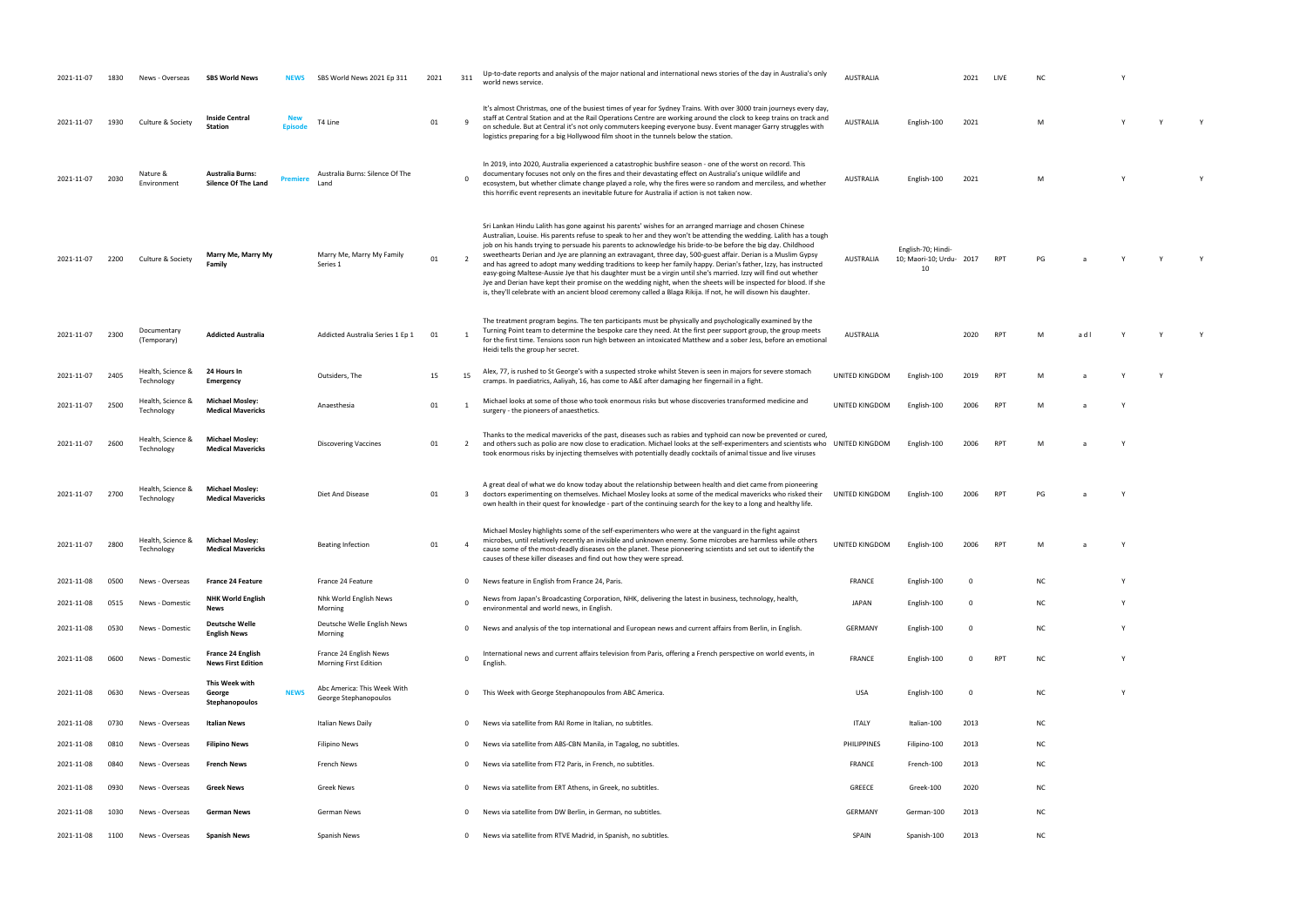| AUSTRALIA | English-100 2021 RPT |  | M | <b>Y</b> | Y | Y |
|-----------|----------------------|--|---|----------|---|---|
|           |                      |  |   |          |   |   |

| RPT        | G | q | Υ |
|------------|---|---|---|
| <b>RPT</b> | G |   | γ |

| PG | Υ |
|----|---|
|    |   |

| 2021-11-08 | 1130 | News - Overseas                 | <b>Turkish News</b>                              |                                                | <b>Turkish News</b>                                        |      | 0                       | News via satellite from TRT Turkey, in Turkish, no subtitles.                                                                                                                                                                                                                                                                                                                                                                                       | <b>TURKEY</b>    | Turkish-100 | 2013           |            | N <sub>C</sub> |              |   |  |
|------------|------|---------------------------------|--------------------------------------------------|------------------------------------------------|------------------------------------------------------------|------|-------------------------|-----------------------------------------------------------------------------------------------------------------------------------------------------------------------------------------------------------------------------------------------------------------------------------------------------------------------------------------------------------------------------------------------------------------------------------------------------|------------------|-------------|----------------|------------|----------------|--------------|---|--|
| 2021-11-08 | 1200 | News - Overseas                 | <b>Arabic News F24</b>                           |                                                | Arabic News F24                                            |      | 0                       | International news and current affairs from France 24 Arabic, via satellite, in Arabic, no subtitles.                                                                                                                                                                                                                                                                                                                                               | <b>FRANCE</b>    | Arabic-100  | $\Omega$       |            | <b>NC</b>      |              |   |  |
| 2021-11-08 | 1230 | News - Overseas                 | <b>ABC America: World</b><br><b>News Tonight</b> | <b>NEWS</b>                                    | Abc America: World News<br>Tonight With David Muir         |      |                         | America's number one network news bulletin with anchors David Muir weekdays Whit Johnson Saturday edition<br>and Linsey Davis Sunday edition.                                                                                                                                                                                                                                                                                                       | <b>USA</b>       | English-100 | $\overline{0}$ |            | <b>NC</b>      |              | Υ |  |
| 2021-11-08 | 1300 | News - Overseas                 | Al Jazeera News                                  |                                                | Al Jazeera News Hour Second<br>Edition                     |      | 0                       | News via satellite from Al Jazeera Satellite Network, Qatar, in English.                                                                                                                                                                                                                                                                                                                                                                            | QATAR            | English-100 | 2012           |            | <b>NC</b>      |              |   |  |
| 2021-11-08 | 1400 | Culture & Society               | <b>Inside Central</b><br><b>Station</b>          | <b>REPLAY</b>                                  | T4 Line                                                    | 01   |                         | It's almost Christmas, one of the busiest times of year for Sydney Trains. With over 3000 train journeys every day,<br>staff at Central Station and at the Rail Operations Centre are working around the clock to keep trains on track and<br>on schedule. But at Central it's not only commuters keeping everyone busy. Event manager Garry struggles with<br>logistics preparing for a big Hollywood film shoot in the tunnels below the station. | AUSTRALIA        | English-100 | 2021           | RPT        | M              |              |   |  |
| 2021-11-08 | 1500 | Nature &<br>Environment         | <b>Going Places With</b><br><b>Ernie Dingo</b>   |                                                | Bathurst Island                                            | 04   |                         | Ernie travels to Bathurst Island to meet a dedicated and passionate nun, a woman working with young families,<br>and two local artists who share their love for their culture.                                                                                                                                                                                                                                                                      | AUSTRALIA        | English-100 | 2020           | <b>RPT</b> | G              | $\Omega$     |   |  |
| 2021-11-08 | 1530 | Travel                          | <b>Destination Flavour</b><br>Japan              |                                                | <b>Destination Flavour Japan</b><br>Bitesize Series 1 Ep 8 | 01   |                         | Some of your favourite moments and recipes from Adam Liaw's culinary and cultural journey through Japan from<br>its frozen north, to cherry-blossomed mainland and tropical sun-soaked south.                                                                                                                                                                                                                                                       | AUSTRALIA        | English-100 | 2013           | RPT        | G              |              |   |  |
| 2021-11-08 | 1540 | Cooking                         | The Cook Up with<br>Adam Liaw                    | <b>SBS</b><br>Food<br><b>Encore</b>            | Most Requested                                             | 01   | 145                     | Host Adam Liaw, CWA President Stephanie Stanhope and CWA Woy Woy member Amy Scott cook their most<br>requested recipes together in The Cook Up kitchen.                                                                                                                                                                                                                                                                                             |                  |             | 2021           |            | PG             |              |   |  |
| 2021-11-08 | 1610 | Health, Science &<br>Technology | <b>Supervet Specials</b>                         | <b>Episod</b>                                  | <b>Family Bonds</b>                                        | 01   |                         | Three-year-old rescue Deerhound Willow is brought to Noel by Noreen, Graham and ten-year-old Lev, suffering<br>from a suspected broken neck after a horrific accident. Noel jumps onto the case.                                                                                                                                                                                                                                                    | UNITED KINGDOM   | English-100 | 2020           |            | PG             |              |   |  |
| 2021-11-08 | 1705 | Quiz                            | Jeopardy!                                        | Episod                                         | Jeopardy Series 35 Ep 121                                  | 35   | 121                     | The late Alex Trebek hosts Jeopardy!, where the answers are revealed and the contestants must guess the<br>appropriate questions.                                                                                                                                                                                                                                                                                                                   | <b>USA</b>       | English-100 | 2018           |            | PG             |              |   |  |
| 2021-11-08 | 1730 | Variety                         | <b>Letters And</b><br>Numbers                    |                                                | Letters And Numbers Series 1<br>Ep 99                      | 01   | 99                      | Two contestants pit their linguistic and numerical skills against each other and the clock in this entertaining quiz<br>show. Join host Richard Morecroft along with maths whiz Lily Serna and wordsmith David Astle.                                                                                                                                                                                                                               | AUSTRALIA        | English-100 | 2010           | RPT        | G              |              |   |  |
| 2021-11-08 | 1800 | Quiz                            | Mastermind                                       |                                                | Mastermind Series 3 Ep 16                                  | 03   | 16                      | In this round, the specialty subjects are Ritchie Blackmore, the History of the Essendon Bombers, Tsar Nicholas<br>and the Romanovs, and the Jack Reacher films.                                                                                                                                                                                                                                                                                    | <b>AUSTRALIA</b> | English-100 | 2021           | <b>RPT</b> | G              |              |   |  |
| 2021-11-08 | 1830 | News - Overseas                 | <b>SBS World News</b>                            | <b>NEWS</b>                                    | SBS World News 2021 Ep 312                                 | 2021 | 312                     | Up-to-date reports and analysis of the major national and international news stories of the day in Australia's only<br>world news service.                                                                                                                                                                                                                                                                                                          | AUSTRALIA        |             | 2021           | LIVE       | <b>NC</b>      |              | ٧ |  |
| 2021-11-08 | 1935 | History                         | <b>Britain's Most</b><br><b>Historic Towns</b>   |                                                | Portsmouth Age Of Empire                                   | 03   | $\overline{\mathbf{3}}$ | Alice visits Portsmouth to investigate the role played by the Navy in the establishment of the British Empire.<br>Along the way she learns some uncomfortable truths behind the myth surrounding naval hero Lord Horatio<br>Nelson and gets first-hand experience of what life would have been like in the heat of battle at Trafalgar.                                                                                                             | UNITED KINGDOM   | English-100 | 2020           | RPT        | PG             |              |   |  |
| 2021-11-08 | 2030 | Nature &<br>Environment         | <b>Animal Einsteins</b>                          | <b>New</b><br><b>Series</b><br><b>Premiere</b> | Masterminds                                                | 01   | 1                       | Using brand new science and innovative techniques, this episode explores how nature's masterminds measure<br>up against human brain power, revealing how a crow can be smarter than a 5 year old child, that bees can do<br>maths, and that whales have culture.                                                                                                                                                                                    | UNITED KINGDOM   | English-100 | 2021           |            | PG             |              | Y |  |
| 2021-11-08 | 2130 | Health, Science &<br>Technology | The Best Of 24 Hours<br>In Emergency             | <b>New</b><br><b>Episod</b>                    | Survivors                                                  | 01   | - 2                     | This compilation episode from St George's highlights the resilience of the human spirit in overcoming adversity.<br>83 year-old Eve is in with an open ankle fracture, while 4 year-old Maddi has injured her neck falling on a train.                                                                                                                                                                                                              | UNITED KINGDOM   | English-100 | 2021           |            | M              |              |   |  |
| 2021-11-08 | 2225 | News - Domestic                 | <b>SBS World News</b><br>Late                    | <b>NEWS</b>                                    | SBS World News Late 2021 Ep<br>221                         | 2021 | 221                     | Up-to-date reports and analysis of the major national and international news stories of the day in Australia's only<br>world news service.                                                                                                                                                                                                                                                                                                          | AUSTRALIA        |             | 2021           | LIVE       | ΝC             |              |   |  |
| 2021-11-08 | 2255 | Crime                           | Bosch                                            | <b>Episode</b>                                 | Jury's Still Out                                           | 07   | 5                       | After discovering Alvarez has been transferred, Bosch enlists Chief Irving's help. Pierce and Vega get a lead on the<br>hitman. Billets reaches out to a former Hollywood cop for intel on Leonard and Norris. When Bosch and Edgar<br>meet with Carl Rogers, Edgar lets a detail of the case slip, enraging Bosch.                                                                                                                                 | USA              | English-100 | 2021           |            | M              | a l          |   |  |
| 2021-11-08 | 2345 | Thriller                        | <b>The Crimson Rivers</b>                        |                                                | Last Hunt Part 1, The                                      | 01   | -1                      | A count is found cruelly murdered during a hunt. Investigations by Niemans, Camille, and their German colleague<br>Kleinert show that the murder was carried out in the style of a stalking hunt.                                                                                                                                                                                                                                                   | <b>FRANCE</b>    | French-100  | 2019           | RPT        | MA             | $\mathsf{v}$ |   |  |
| 2021-11-08 | 2445 | Thriller                        | <b>The Crimson Rivers</b>                        |                                                | Last Hunt Part 2, The                                      | 01   |                         | Niemans, Camille, and Kleinert uncover a deep family secret in their investigation - one that places remaining<br>members in danger.                                                                                                                                                                                                                                                                                                                | <b>FRANCE</b>    | French-100  | 2019           | <b>RPT</b> | MA             | $\mathsf{v}$ |   |  |
| 2021-11-08 | 2540 | Contemporary                    | The Red Line                                     |                                                | We Must All Care                                           | 01   | 1                       | On the north side of Chicago, Daniel Calder is a high school history teacher mourning the death of his husband,<br>Dr. Harrison Brennan, an African American doctor who was shot while unarmed by a white cop. As Daniel tries to<br>comfort their grieving daughter, Jira Calder-Brennan, the two butt heads.                                                                                                                                      | USA              | English-100 | 2019           | RPT        | M              | a v          |   |  |
| 2021-11-08 | 2625 | Contemporary                    | The Red Line                                     |                                                | We Are Each Other's Harvest                                | 01   | 2                       | Daniel files a civil suit against Officer Paul Evans, the cop who shot his unarmed husband. Jira tries to connect<br>with her birth mother, Tia Young, who is conflicted about meeting her, and Paul is assigned a new partner on the<br>force, Officer Diego Carranza (Sebastian Sozzi).                                                                                                                                                           | USA              | English-100 | 2019           | <b>RPT</b> | M              | a v          |   |  |

| NC |  |  |  |
|----|--|--|--|
|    |  |  |  |

| <b>NC</b> | Y |  |
|-----------|---|--|
| <b>NC</b> | Y |  |

USA English-100 2021 V  $R$ PT MA v Y Y

 $RPT$  MA v Y Y RPT M av Y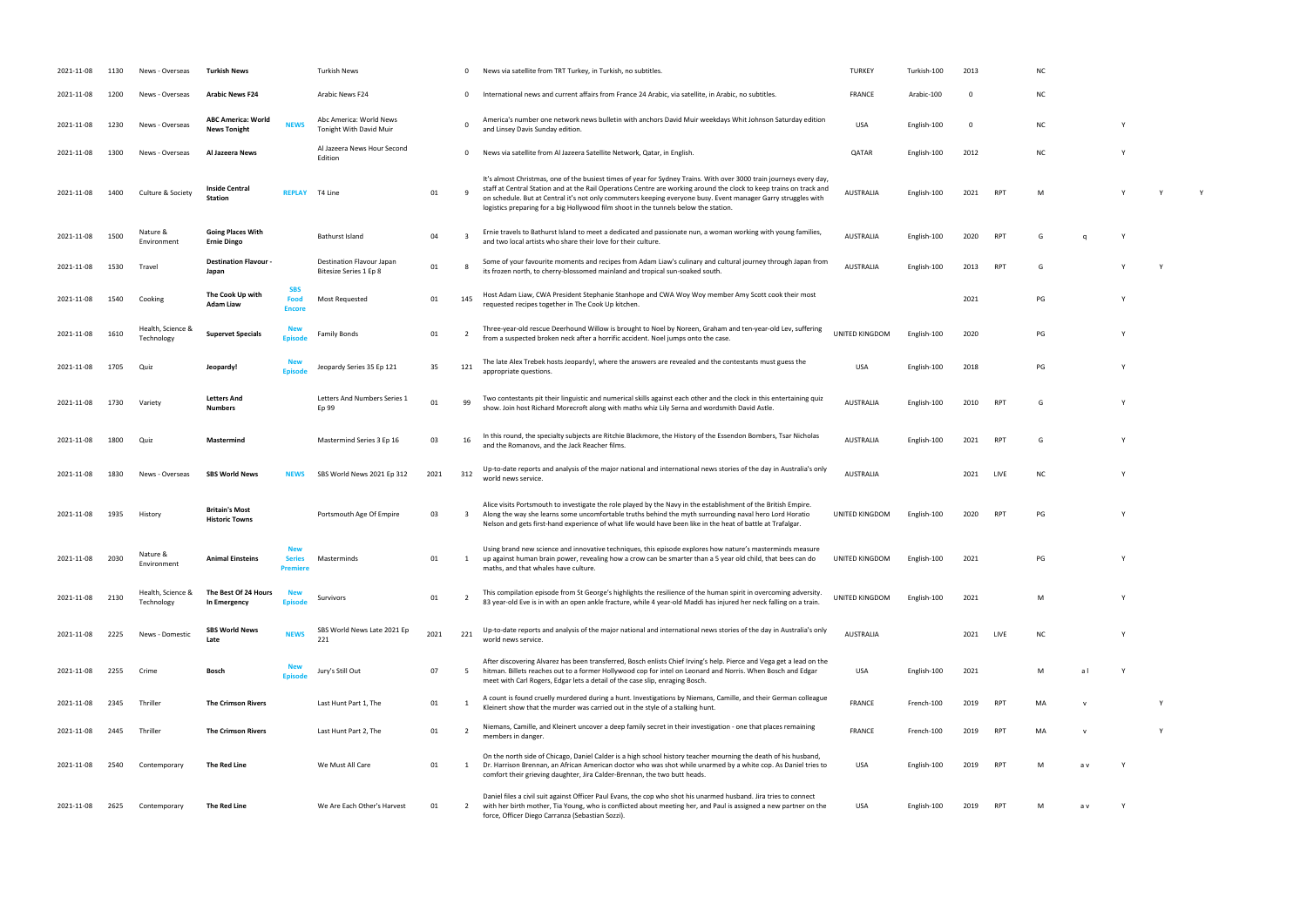| 2021-11-08 | 2715 | Culture & Society       | <b>Cruising Down</b><br>Under                                        | Cruising With Jane McDonald -<br>Down Under Series 1 Ep 1 | 01 |          | The singer heads to Australia to explore everything the country has to offer. She begins on Queensland's Gold<br>Coast in Surfers Paradise, where an unexpected storm sees her try out indoor skydiving. She then visits Nimbin, a<br>town notorious for hippies, holistic therapies, and hemp, where she indulges in unconventional practices to help<br>her relax. Jane then reacquaints herself with Sydney by donning a wetsuit and taking to the waves on Manly<br>Beach, before jetting to the west coast to begin her cruise on the ship used in the remake of classic TV show The<br>Love Boat.                       | UNITED KINGDOM     | English-100  | 2019        | RPT        | PG        | advw           |   |
|------------|------|-------------------------|----------------------------------------------------------------------|-----------------------------------------------------------|----|----------|-------------------------------------------------------------------------------------------------------------------------------------------------------------------------------------------------------------------------------------------------------------------------------------------------------------------------------------------------------------------------------------------------------------------------------------------------------------------------------------------------------------------------------------------------------------------------------------------------------------------------------|--------------------|--------------|-------------|------------|-----------|----------------|---|
| 2021-11-08 | 2820 | Cooking                 | <b>Food Safari</b>                                                   | Chinese                                                   | 01 |          | In this episode, Maeve O'Meara explores the world of Chinese food, one of the most ancient and developed<br>cuisines on earth. Maeve learns from Shanghai expatriate chef Chris Yan who makes a simple melting eggplant<br>and chilli dish, as well as Frank Shek, a Scottish-Chinese chef who is winning accolades for his incredibly simple<br>but utterly delicious steamed snapper with black beans, chilli and lemon.                                                                                                                                                                                                    | <b>AUSTRALIA</b>   | English-100  | 2006        | <b>RPT</b> | G         |                |   |
| 2021-11-08 | 2850 | Cooking                 | <b>Destination Flavour</b><br><b>Singapore Bitesize</b>              | <b>Fruit Stall</b>                                        | 01 |          | The best bits of Adam Liaw's travels in Singapore, as he explores its vibrant food scene.                                                                                                                                                                                                                                                                                                                                                                                                                                                                                                                                     | <b>AUSTRALIA</b>   | English-100  | 2017        | RPT        | G         |                |   |
| 2021-11-09 | 0500 | News - Overseas         | <b>France 24 Feature</b>                                             | France 24 Feature                                         |    | 0        | News feature in English from France 24, Paris.                                                                                                                                                                                                                                                                                                                                                                                                                                                                                                                                                                                | <b>FRANCE</b>      | English-100  | 0           |            | ΝC        |                | Υ |
| 2021-11-09 | 0515 | News - Domestic         | <b>NHK World English</b><br><b>News</b>                              | Nhk World English News<br>Morning                         |    | $\Omega$ | News from Japan's Broadcasting Corporation, NHK, delivering the latest in business, technology, health,<br>environmental and world news, in English.                                                                                                                                                                                                                                                                                                                                                                                                                                                                          | JAPAN              | English-100  | 0           |            | <b>NC</b> |                |   |
| 2021-11-09 | 0530 | News - Domestic         | <b>Deutsche Welle</b><br><b>English News</b>                         | Deutsche Welle English News<br>Morning                    |    | 0        | News and analysis of the top international and European news and current affairs from Berlin, in English.                                                                                                                                                                                                                                                                                                                                                                                                                                                                                                                     | <b>GERMANY</b>     | English-100  | $\Omega$    |            | <b>NC</b> |                |   |
| 2021-11-09 | 0600 | News - Domestic         | France 24 English<br><b>News First Edition</b>                       | France 24 English News<br>Morning First Edition           |    | $\Omega$ | International news and current affairs television from Paris, offering a French perspective on world events, in<br>English.                                                                                                                                                                                                                                                                                                                                                                                                                                                                                                   | <b>FRANCE</b>      | English-100  | 0           | RPT        | ΝC        |                |   |
| 2021-11-09 | 0630 | News - Domestic         | Al Jazeera English<br><b>News</b>                                    | Al Jazeera News First Edition                             |    | 0        | News via satellite from Al Jazeera Satellite Network, Qatar, in English.                                                                                                                                                                                                                                                                                                                                                                                                                                                                                                                                                      | QATAR              | English-100  | 0           |            | <b>NC</b> |                |   |
| 2021-11-09 | 0700 | News - Overseas         | <b>BBC News</b>                                                      | BBC 6 O'clock News                                        |    | 0        | BBC 6.00pm evening news via satellite from London, UK, in English.                                                                                                                                                                                                                                                                                                                                                                                                                                                                                                                                                            | UNITED KINGDOM     | English-100  | $\Omega$    |            | <b>NC</b> |                |   |
| 2021-11-09 | 0730 | News - Overseas         | Italian News                                                         | Italian News Daily                                        |    | 0        | News via satellite from RAI Rome in Italian, no subtitles.                                                                                                                                                                                                                                                                                                                                                                                                                                                                                                                                                                    | <b>ITALY</b>       | Italian-100  | 2013        |            | <b>NC</b> |                |   |
| 2021-11-09 | 0810 | News - Overseas         | <b>Filipino News</b>                                                 | <b>Filipino News</b>                                      |    | 0        | News via satellite from ABS-CBN Manila, in Tagalog, no subtitles.                                                                                                                                                                                                                                                                                                                                                                                                                                                                                                                                                             | <b>PHILIPPINES</b> | Filipino-100 | 2013        |            | ΝC        |                |   |
| 2021-11-09 | 0840 | News - Overseas         | French News                                                          | French News                                               |    | 0        | News via satellite from FT2 Paris, in French, no subtitles.                                                                                                                                                                                                                                                                                                                                                                                                                                                                                                                                                                   | FRANCE             | French-100   | 2013        |            | <b>NC</b> |                |   |
| 2021-11-09 | 0930 | News - Overseas         | <b>Greek News</b>                                                    | Greek News                                                |    | 0        | News via satellite from ERT Athens, in Greek, no subtitles.                                                                                                                                                                                                                                                                                                                                                                                                                                                                                                                                                                   | GREECE             | Greek-100    | 2020        |            | <b>NC</b> |                |   |
| 2021-11-09 | 1030 | News - Overseas         | German News                                                          | German News                                               |    | 0        | News via satellite from DW Berlin, in German, no subtitles.                                                                                                                                                                                                                                                                                                                                                                                                                                                                                                                                                                   | <b>GERMANY</b>     | German-100   | 2013        |            | ΝC        |                |   |
| 2021-11-09 | 1100 | News - Overseas         | <b>Spanish News</b>                                                  | Spanish News                                              |    | 0        | News via satellite from RTVE Madrid, in Spanish, no subtitles.                                                                                                                                                                                                                                                                                                                                                                                                                                                                                                                                                                | SPAIN              | Spanish-100  | 2013        |            | ΝC        |                |   |
| 2021-11-09 | 1130 | News - Overseas         | Turkish News                                                         | <b>Turkish News</b>                                       |    | 0        | News via satellite from TRT Turkey, in Turkish, no subtitles.                                                                                                                                                                                                                                                                                                                                                                                                                                                                                                                                                                 | <b>TURKEY</b>      | Turkish-100  | 2013        |            | <b>NC</b> |                |   |
| 2021-11-09 | 1200 | News - Overseas         | <b>Arabic News F24</b>                                               | Arabic News F24                                           |    | 0        | International news and current affairs from France 24 Arabic, via satellite, in Arabic, no subtitles.                                                                                                                                                                                                                                                                                                                                                                                                                                                                                                                         | <b>FRANCE</b>      | Arabic-100   | $\Omega$    |            | <b>NC</b> |                |   |
| 2021-11-09 | 1230 | News - Overseas         | <b>ABC America: World</b><br><b>NEWS</b><br><b>News Tonight</b>      | Abc America: World News<br>Tonight With David Muir        |    | $\Omega$ | America's number one network news bulletin with anchors David Muir weekdays Whit Johnson Saturday edition<br>and Linsey Davis Sunday edition.                                                                                                                                                                                                                                                                                                                                                                                                                                                                                 | <b>USA</b>         | English-100  | $\mathbf 0$ |            | <b>NC</b> |                |   |
| 2021-11-09 | 1300 | News - Domestic         | <b>PBS Newshour</b><br><b>NEWS</b>                                   | PBS Newshour                                              |    |          | Reviews and analysis of the day's news presented by Judy Woodruff for the Public Broadcasting Service (PBS) in<br>the United States.                                                                                                                                                                                                                                                                                                                                                                                                                                                                                          | <b>USA</b>         | English-100  | 2012        |            | <b>NC</b> |                | ٧ |
| 2021-11-09 | 1400 | History                 | <b>Belsen: The Untold</b><br>Story                                   | Belsen: The Untold Story                                  |    |          | Belsen: The Untold Story is a film telling the untold story of the infamous Bergen-Belsen concentration camp,<br>where over 50,000 people, mostly Jews, died primarily from starvation and disease in the last phase of WWII.                                                                                                                                                                                                                                                                                                                                                                                                 | UNITED KINGDOM     | English-100  | 2019        | <b>RPT</b> | M         | a <sub>u</sub> |   |
| 2021-11-09 | 1500 | Nature &<br>Environment | <b>Going Places With</b><br><b>Ernie Dingo</b>                       | Darwin                                                    | 04 | 4        | Ernie meets three very interesting Darwin locals, each with their own connection to the land and to the wildlife<br>that inhabits it.                                                                                                                                                                                                                                                                                                                                                                                                                                                                                         | AUSTRALIA          | English-100  | 2020        | RPT        | G         |                |   |
| 2021-11-09 | 1530 | Travel                  | <b>Destination Flavour -</b><br>Japan                                | Destination Flavour Japan<br>Bitesize Series 1 Ep 9       | 01 |          | Some of your favourite moments and recipes from Adam Liaw's culinary and cultural journey through Japan from<br>its frozen north, to cherry-blossomed mainland and tropical sun-soaked south.                                                                                                                                                                                                                                                                                                                                                                                                                                 | <b>AUSTRALIA</b>   | English-100  | 2013        | <b>RPT</b> | G         |                |   |
| 2021-11-09 | 1540 | Cooking                 | <b>SBS</b><br>The Cook Up with<br>Food<br>Adam Liaw<br><b>Encore</b> | 10-Minute Dinners                                         | 01 | 146      | Host Adam Liaw, Nel restaurant chef, Nelly Robinson and Bondi Harvest chef, Taylor Cullen are in The Cook Up<br>kitchen to create their ultimate 10-minute dinners!                                                                                                                                                                                                                                                                                                                                                                                                                                                           |                    |              | 2021        |            | PG        |                |   |
| 2021-11-09 | 1610 | History                 | My Grandparents'<br>War                                              | Carey Mulligan                                            | 01 |          | Carey Mulligan's grandfather Denzil Booth, a teenager from the Welsh Valleys, travelled thousands of miles to<br>fight the Japanese in the final months of the war. Carey discovers his university education meant Denzil was fast-<br>tracked to be a junior officer in the Navy. On board Britain's biggest warship, Denzil lost his closest friends, as it<br>was the first ever to be attacked by a Japanese Kamikaze. Carey travels to Japan to understand the culture of the<br>Kamikaze from the other side. She's shocked by the age of the pilots and the horrors her grandfather faced when<br>he arrived in Tokyo. | UNITED KINGDOM     | English-100  | 2019        | RP1        | PG        |                |   |

| TED KINGDOM   | English-100  | 2019      | RPT        | PG         | advw | Υ |   |   |  |
|---------------|--------------|-----------|------------|------------|------|---|---|---|--|
|               |              |           |            |            |      |   |   |   |  |
| AUSTRALIA     | English-100  | 2006      | RPT        | G          |      | Υ |   |   |  |
| AUSTRALIA     | English-100  | 2017      | RPT        | G          |      |   |   |   |  |
| FRANCE        | English-100  | $\pmb{0}$ |            | <b>NC</b>  |      | Υ |   |   |  |
| <b>JAPAN</b>  | English-100  | 0         |            | NC         |      | Υ |   |   |  |
| GERMANY       | English-100  | 0         |            | NC         |      | Υ |   |   |  |
| <b>FRANCE</b> | English-100  | 0         | <b>RPT</b> | NC         |      | Υ |   |   |  |
| QATAR         | English-100  | 0         |            | <b>NC</b>  |      | Υ |   |   |  |
| TED KINGDOM   | English-100  | $\pmb{0}$ |            | <b>NC</b>  |      | Υ |   |   |  |
| <b>ITALY</b>  | Italian-100  | 2013      |            | NC         |      |   |   |   |  |
| PHILIPPINES   | Filipino-100 | 2013      |            | NC         |      |   |   |   |  |
| FRANCE        | French-100   | 2013      |            | NC         |      |   |   |   |  |
| GREECE        | Greek-100    | 2020      |            | <b>NC</b>  |      |   |   |   |  |
| GERMANY       | German-100   | 2013      |            | <b>NC</b>  |      |   |   |   |  |
| SPAIN         | Spanish-100  | 2013      |            | NC         |      |   |   |   |  |
| <b>TURKEY</b> | Turkish-100  | 2013      |            | NC         |      |   |   |   |  |
| <b>FRANCE</b> | Arabic-100   | 0         |            | NC         |      |   |   |   |  |
| USA           | English-100  | 0         |            | NC         |      | Y |   |   |  |
| USA           | English-100  | 2012      |            | ${\sf NC}$ |      | Υ |   |   |  |
| TED KINGDOM   | English-100  | 2019      | RPT        | М          | a v  | Υ | Υ |   |  |
| AUSTRALIA     | English-100  | 2020      | RPT        | G          |      | Υ |   |   |  |
| AUSTRALIA     | English-100  | 2013      | RPT        | G          |      | Υ | Υ |   |  |
|               |              | 2021      |            | PG         |      | Υ |   |   |  |
|               |              |           |            |            |      |   |   |   |  |
| TED KINGDOM   | English-100  | 2019      | RPT        | PG         |      | Υ |   | Υ |  |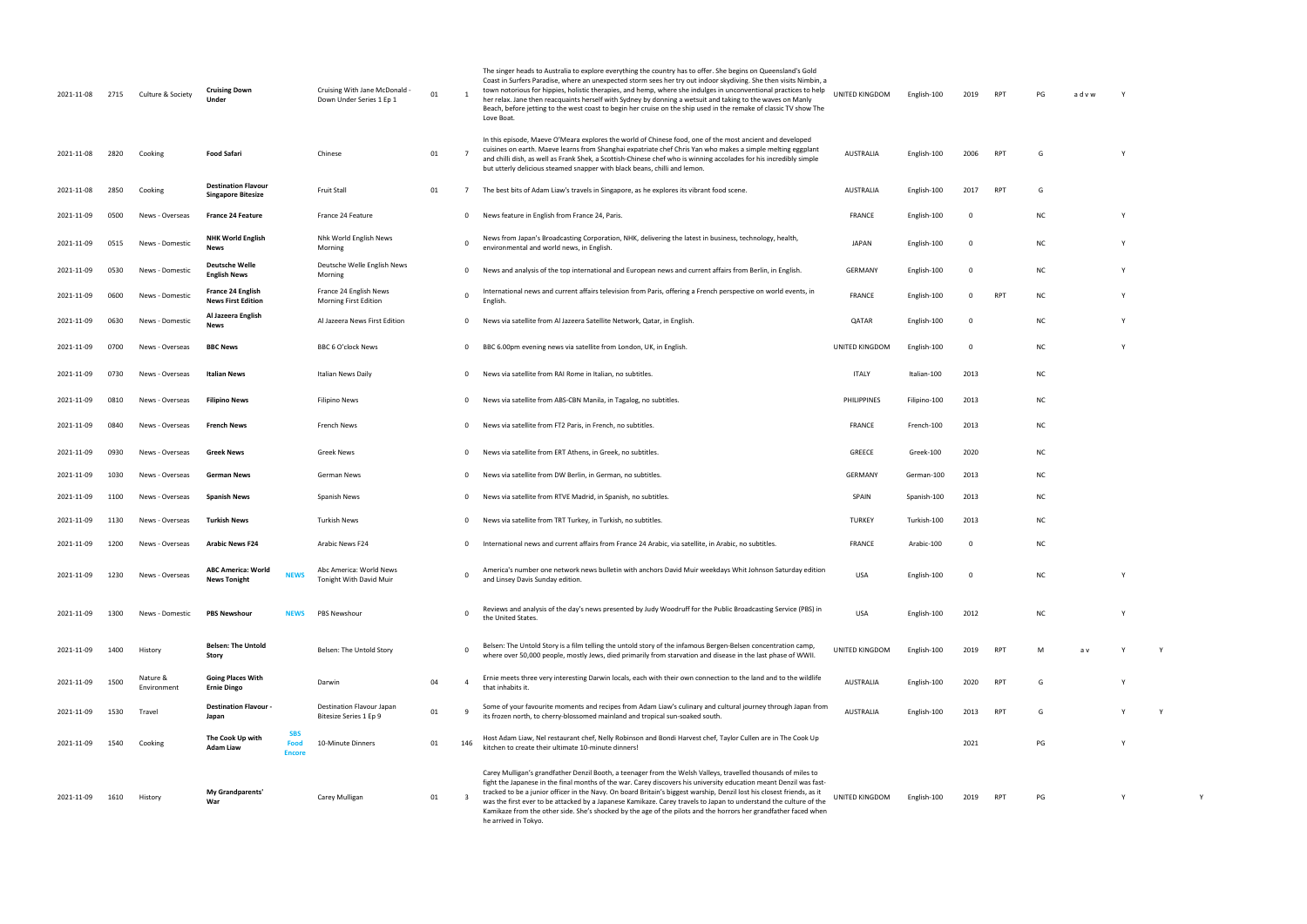- show. Join host Richard Morecroft along with maths whiz Lily Serna and wordsmith David Astle. AUSTRALIA English-100 <sup>2010</sup> RPT <sup>G</sup> <sup>Y</sup> RPT G Y
- world news service. AuSTRALIA 2021 2022 2021 2022 2021 2022 2021 2022 2021 2022 2021 2021 2021 2021 2021 2021 20
- RPT PG ad w Y
	- AUSTRALIA English-100 2021 NC Y
	- AUSTRALIA English-100 2021 NC Y
- AUSTRALIA English-100 2021 NC Y
- 
- world news service. AuSTRALIA 2021 2022 2021 2022 2021 2022 2021 2022 2021 2022 2021 2021 2021 2021 2021 2021 20 biggest stories of the week. AUSTRALIA English-100 <sup>2021</sup> RPT NC <sup>Y</sup>
- find. Hanna wants Christian to Maria the Leak is. Swedish-100 2019 M d l s v Y Y Y Y Y Y Y Y Y Y Y Y Y Y Y Y Y
- RPT M as v Y Y
- RPT M alv Y Y
- RPT M als Y
- RPT M a s v Y
- RPT PG aw Y
	-
- 
- 
- 
- 
- 
- 
- 
- 
- 
- 
- 
- 
- 
- 
- -
- 
- -
- 
- 
- 
- 
- 
- 
- 
- 
- -
	-
- 
- 
- 
- 
- 
- 
- 
- 
- 
- 
- 
- 
- -
	-
- -
- 
- 
- 
- 
- 
- -
	-
	-
	-
	-
- 
- 
- 
- 
- -
- -
- 
- 
- 
- 
- 

| 2021-11-09 | 1705 | Quiz                   | Jeopardy!                                             |                              | Jeopardy Series 35 Ep 122                               | 35   | 122                     | The late Alex Trebek hosts Jeopardy!, where the answers are revealed and the contestants must guess the<br>appropriate questions.                                                                                                                                                                                                                                                                                                                                                                                                                                                                              | <b>USA</b>       | English-100 | 2018     |                 | PG        |      |  |
|------------|------|------------------------|-------------------------------------------------------|------------------------------|---------------------------------------------------------|------|-------------------------|----------------------------------------------------------------------------------------------------------------------------------------------------------------------------------------------------------------------------------------------------------------------------------------------------------------------------------------------------------------------------------------------------------------------------------------------------------------------------------------------------------------------------------------------------------------------------------------------------------------|------------------|-------------|----------|-----------------|-----------|------|--|
| 2021-11-09 | 1730 | Variety                | <b>Letters And</b><br><b>Numbers</b>                  |                              | Letters And Numbers Series 1<br>Ep 100                  | 01   | 100                     | Two contestants pit their linguistic and numerical skills against each other and the clock in this entertaining quiz<br>show. Join host Richard Morecroft along with maths whiz Lily Serna and wordsmith David Astle.                                                                                                                                                                                                                                                                                                                                                                                          | <b>AUSTRALIA</b> | English-100 | 2010     | RP <sub>1</sub> | G         |      |  |
| 2021-11-09 | 1800 | Quiz                   | Mastermind                                            |                              | Mastermind Series 3 Ep 17                               | 03   | 17                      | In this round, the specialty subjects are Night of the Living Dead (1968), Honda Motorcycles, Homer's Iliad, and<br>Roxy Music.                                                                                                                                                                                                                                                                                                                                                                                                                                                                                | <b>AUSTRALIA</b> | English-100 | 2021     | RP <sub>1</sub> | G         |      |  |
| 2021-11-09 | 1830 | News - Overseas        | <b>SBS World News</b>                                 | <b>NEWS</b>                  | SBS World News 2021 Ep 313                              | 2021 | 313                     | Up-to-date reports and analysis of the major national and international news stories of the day in Australia's only<br>world news service.                                                                                                                                                                                                                                                                                                                                                                                                                                                                     | <b>AUSTRALIA</b> |             | 2021     | LIVE            | ΝC        |      |  |
| 2021-11-09 | 1930 | History                | <b>Great Canadian</b><br><b>Railway Journeys</b>      |                              | Springhill Junction To Quebec<br>City                   | 04   | $7\overline{ }$         | Michael Portillo travels on the Ocean train from Nova Scotia to New Brunswick. Along the way he investigates the<br>world's biggest tide at Hopewell Rocks and admires its dramatic rock formations and caves. He apparently defies UNITED KINGDOM<br>gravity on a magnetic hill in a 1965 Pontiac Bonneville.                                                                                                                                                                                                                                                                                                 |                  | English-100 | 2019     | RP <sub>1</sub> |           |      |  |
| 2021-11-09 | 2030 | <b>Current Affairs</b> | Insight                                               | Final<br>Episode             | Incarceration; An Indigenous<br>Perspective             | 2021 | 32                      | Hosted by Karla Grant, Incarceration; An Indigenous Perspective aims to provide a clearer understanding around<br>the complex issues surrounding the incarceration of Indigenous Australians by bringing together those who have<br>spent time in prison and families whose loved ones have died in custody. They will be joined by a group of<br>people who are working to reduce the high rates of First Nations in the criminal justice system and will discuss<br>key solutions to address this serious issue.                                                                                             | <b>AUSTRALIA</b> | English-100 | 2021     |                 | <b>NC</b> |      |  |
| 2021-11-09 | 2130 | <b>Current Affairs</b> | Dateline                                              | Fina<br>Episod               | China's LGBT+ Families                                  | 2021 | 31                      | Dateline meets same sex couples from China who are navigating the complicated world or surrogacy and social<br>acceptance.                                                                                                                                                                                                                                                                                                                                                                                                                                                                                     | <b>AUSTRALIA</b> | English-100 | 2021     |                 | <b>NC</b> |      |  |
| 2021-11-09 | 2200 | <b>Current Affairs</b> | <b>The Feed</b>                                       |                              | Feed 2021 Ep, The 31                                    | 2021 | 31                      | The island looks like paradise, but it hides a lethal secret. Meet the Aboriginal mayor fighting to re-open a pub in<br>his community to prevent the scourge of deadly homebrew alcohol. Mornington Island in North Queensland<br>seems like an idyllic location, but addiction to homebrew alcohol in what should be a dry community is sending<br>residents to an early grave. But is re-opening the pub really the answer?                                                                                                                                                                                  | <b>AUSTRALIA</b> | English-100 | 2021     |                 | ΝC        |      |  |
| 2021-11-09 | 2230 | News - Domestic        | <b>SBS World News</b><br>Late                         | <b>NEWS</b>                  | SBS World News Late 2021 Ep<br>222                      | 2021 | 222                     | Up-to-date reports and analysis of the major national and international news stories of the day in Australia's only<br>world news service.                                                                                                                                                                                                                                                                                                                                                                                                                                                                     | <b>AUSTRALIA</b> |             | 2021     | LIVE            | <b>NC</b> |      |  |
| 2021-11-09 | 2300 | <b>Current Affairs</b> | <b>The Point</b>                                      | <b>NITV</b><br><b>Encore</b> | Point 2021, The Ep 28                                   | 2021 | 28                      | Join John Paul Janke and Narelda Jacobs to get unique Indigenous perspectives and cutting-edge analysis of the<br>biggest stories of the week.                                                                                                                                                                                                                                                                                                                                                                                                                                                                 | <b>AUSTRALIA</b> | English-100 | 2021     | RP              | ΝC        |      |  |
| 2021-11-09 | 2330 | Crime                  | <b>Before We Die</b>                                  | <b>Episod</b>                | Before We Die Series 2 Ep 4                             | 02   | 4                       | Hanna and Bjorn know that Magnus is the Leak, but he has disappeared without a trace and seems impossible to<br>find. Hanna wants Christian to quit now that they know who the Leak is.                                                                                                                                                                                                                                                                                                                                                                                                                        | SWEDEN           | Swedish-100 | 2019     |                 | м         | disv |  |
| 2021-11-09 | 2440 | Thriller               | The Little Drummer<br>Girl                            |                              | Little Drummer Girl Series 1 Ep<br>$\mathbf{1}$         | 01   | -1                      | Germany, 1979. When a bomb goes off in the diplomatic quarter of Bonn, senior Israeli intelligence agent Martin<br>Kurtz flies in to investigate. A series of similarly deadly attacks targeting prominent Jewish figures across Europe<br>have been carried out in recent weeks, and Kurtz now believes there is a Palestinian revolutionary at the heart of<br>this pattern.                                                                                                                                                                                                                                 | UNITED KINGDOM   | English-100 | 2019     | RP <sup>-</sup> |           | asv  |  |
| 2021-11-09 | 2530 | Thriller               | The Little Drummer<br>Girl                            |                              | Little Drummer Girl Series 1 Ep                         | 01   | $\overline{2}$          | Charlie leaves her friends behind and despite her reservations joins 'Joseph' on a romantic whirlwind tour of<br>Greece. Whilst Kurtz makes inroads into the network responsible for the bombing in Germany, the tangled<br>threads of the stories weave their way together until Charlie finds herself at the centre of Kurtz's international<br>espionage operation.                                                                                                                                                                                                                                         | UNITED KINGDOM   | English-100 | 2019     | <b>RPT</b>      | м         | alv  |  |
| 2021-11-09 | 2620 | Thriller               | The Little Drummer<br>Girl                            |                              | Little Drummer Girl Series 1 Ep<br>Р                    | 01   | $\overline{\mathbf{3}}$ | Kurtz holds one of the perpetrators of the German bombing captive - a man named Michel. Meanwhile, Becker<br>plays Michel's persona with Charlie, to create the appearance of a love affair between the revolutionary and the<br>actress.                                                                                                                                                                                                                                                                                                                                                                      | UNITED KINGDOM   | English-100 | 2019     | <b>RPT</b>      | м         | als  |  |
| 2021-11-09 | 2710 | Thriller               | The Little Drummer<br>Girl                            |                              | Little Drummer Girl Series 1 Ep                         | 01   | $\overline{a}$          | As Charlie drives the Mercedes full of explosives to the rendezvous point in Austria, Kurtz's operation to infiltrate<br>the network deepens. Charlie must hold her nerve and draw on all her improvisational prowess to ensure her<br>cover is not blown.                                                                                                                                                                                                                                                                                                                                                     | UNITED KINGDOM   | English-100 | 2019     | <b>RPT</b>      | м         | asv  |  |
| 2021-11-09 | 2800 | Culture & Society      | <b>Cruising Down</b><br>Under                         |                              | Cruising With Jane McDonald<br>Down Under Series 1 Ep 2 | 01   | $\overline{2}$          | The singer continues her tour of Australia with a visit to Brisbane, where she becomes a zoo keeper for a day at<br>Lone Pine Koala Sanctuary. She then stops off at the country's biggest theme park, Dream World, before heading<br>west on a night cruise along the Brisbane river. Her next destination is Perth, from where she takes a trip to<br>Rottnest Island, and explores what the city has to offer on land. After a week of exploring the Western Australia<br>capital, she gets back on board the Sun Princess and travels to Geraldton, where she meets the owners of a<br>biscuit tin museum. | UNITED KINGDOM   | English-100 | 2019     | <b>RPT</b>      | PG        | аw   |  |
| 2021-11-10 | 0500 | News - Overseas        | <b>France 24 Feature</b>                              |                              | France 24 Feature                                       |      | 0                       | News feature in English from France 24, Paris.                                                                                                                                                                                                                                                                                                                                                                                                                                                                                                                                                                 | <b>FRANCE</b>    | English-100 | $\Omega$ |                 | ΝC        |      |  |
| 2021-11-10 | 0515 | News - Domestic        | <b>NHK World English</b><br>News                      |                              | Nhk World English News<br>Morning                       |      | $\Omega$                | News from Japan's Broadcasting Corporation, NHK, delivering the latest in business, technology, health,<br>environmental and world news, in English.                                                                                                                                                                                                                                                                                                                                                                                                                                                           | JAPAN            | English-100 | $\Omega$ |                 | <b>NC</b> |      |  |
| 2021-11-10 | 0530 | News - Domestic        | <b>Deutsche Welle</b><br><b>English News</b>          |                              | Deutsche Welle English News<br>Morning                  |      | 0                       | News and analysis of the top international and European news and current affairs from Berlin, in English.                                                                                                                                                                                                                                                                                                                                                                                                                                                                                                      | <b>GERMANY</b>   | English-100 | $\Omega$ |                 | <b>NC</b> |      |  |
| 2021-11-10 | 0600 | News - Domestic        | <b>France 24 English</b><br><b>News First Edition</b> |                              | France 24 English News<br>Morning First Edition         |      | 0                       | International news and current affairs television from Paris, offering a French perspective on world events, in<br>English                                                                                                                                                                                                                                                                                                                                                                                                                                                                                     | <b>FRANCE</b>    | English-100 |          | <b>RPT</b>      | NC        |      |  |

| PG | Y |
|----|---|
|    |   |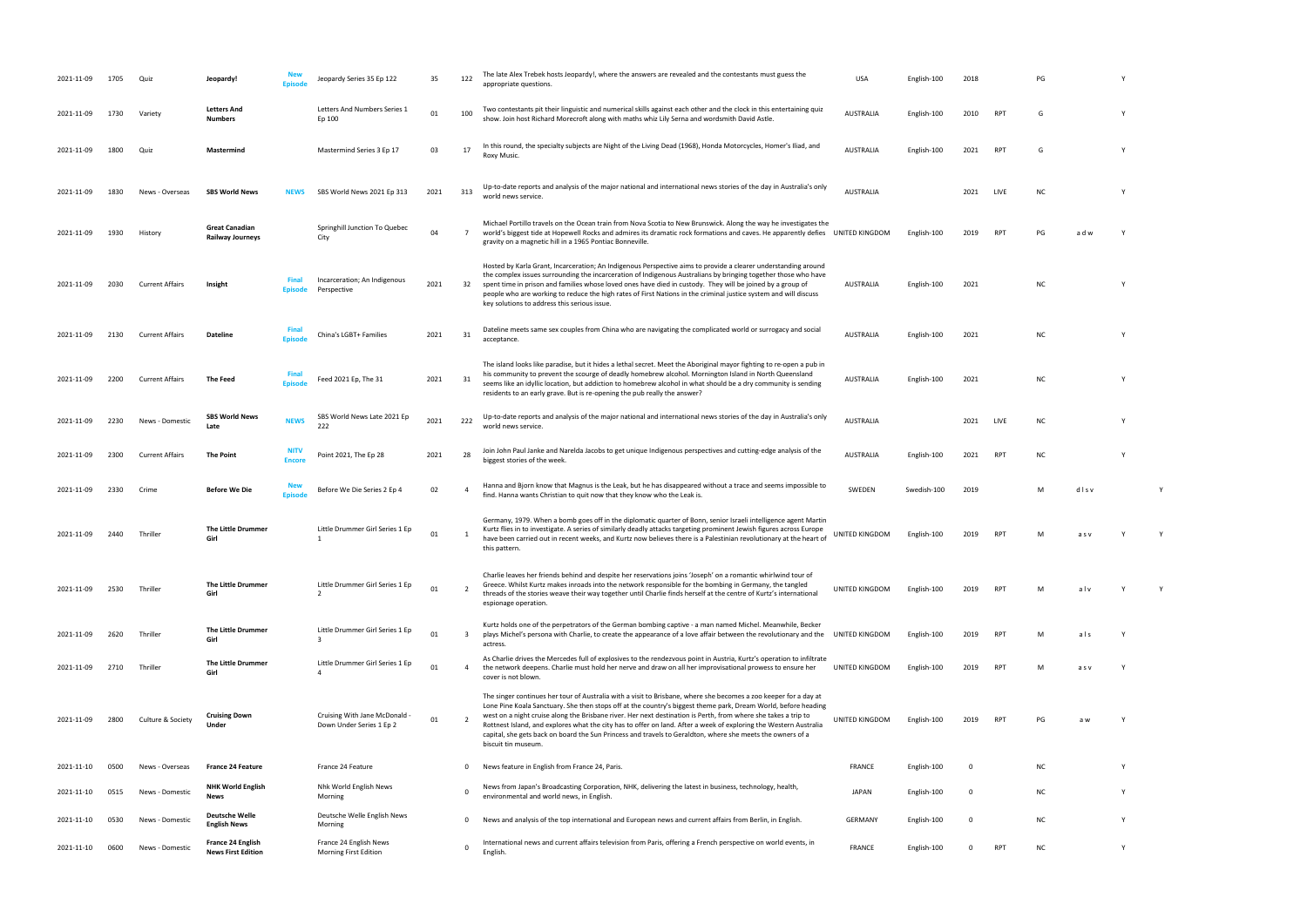| 2021-11-10 | 0630 | News - Domestic                 | Al Jazeera English<br>News                       |                                     | Al Jazeera News First Edition                        |      | $\mathbf{0}$   | News via satellite from Al Jazeera Satellite Network, Qatar, in English.                                                                                                                                                                                                                                                                                                                                                                                                                                                                                                                                         | QATAR              | English-100  | $\Omega$   |                 | <b>NC</b> |  |
|------------|------|---------------------------------|--------------------------------------------------|-------------------------------------|------------------------------------------------------|------|----------------|------------------------------------------------------------------------------------------------------------------------------------------------------------------------------------------------------------------------------------------------------------------------------------------------------------------------------------------------------------------------------------------------------------------------------------------------------------------------------------------------------------------------------------------------------------------------------------------------------------------|--------------------|--------------|------------|-----------------|-----------|--|
| 2021-11-10 | 0700 | News - Overseas                 | <b>BBC News</b>                                  |                                     | BBC 6 O'clock News                                   |      | $\overline{0}$ | BBC 6.00pm evening news via satellite from London, UK, in English.                                                                                                                                                                                                                                                                                                                                                                                                                                                                                                                                               | UNITED KINGDOM     | English-100  | $\Omega$   |                 | NC        |  |
| 2021-11-10 | 0730 | News - Overseas                 | Italian News                                     |                                     | <b>Italian News Daily</b>                            |      | $\mathbf{0}$   | News via satellite from RAI Rome in Italian, no subtitles.                                                                                                                                                                                                                                                                                                                                                                                                                                                                                                                                                       | <b>ITALY</b>       | Italian-100  | 2013       |                 | NC.       |  |
| 2021-11-10 | 0810 | News - Overseas                 | <b>Filipino News</b>                             |                                     | <b>Filipino News</b>                                 |      | $\mathbf 0$    | News via satellite from ABS-CBN Manila, in Tagalog, no subtitles.                                                                                                                                                                                                                                                                                                                                                                                                                                                                                                                                                | <b>PHILIPPINES</b> | Filipino-100 | 2013       |                 | NC.       |  |
| 2021-11-10 | 0840 | News - Overseas                 | <b>French News</b>                               |                                     | French News                                          |      | $\mathbf{0}$   | News via satellite from FT2 Paris, in French, no subtitles.                                                                                                                                                                                                                                                                                                                                                                                                                                                                                                                                                      | FRANCE             | French-100   | 2013       |                 | ΝC        |  |
| 2021-11-10 | 0930 | News - Overseas                 | <b>Greek News</b>                                |                                     | Greek News                                           |      | $\mathbf 0$    | News via satellite from ERT Athens, in Greek, no subtitles.                                                                                                                                                                                                                                                                                                                                                                                                                                                                                                                                                      | <b>GREECE</b>      | Greek-100    | 2020       |                 | NC.       |  |
| 2021-11-10 | 1030 | News - Overseas                 | German News                                      |                                     | German News                                          |      | $\mathbf{0}$   | News via satellite from DW Berlin, in German, no subtitles.                                                                                                                                                                                                                                                                                                                                                                                                                                                                                                                                                      | <b>GERMANY</b>     | German-100   | 2013       |                 | NC.       |  |
| 2021-11-10 | 1100 | News - Overseas                 | <b>Spanish News</b>                              |                                     | Spanish News                                         |      | $\mathbf 0$    | News via satellite from RTVE Madrid, in Spanish, no subtitles.                                                                                                                                                                                                                                                                                                                                                                                                                                                                                                                                                   | SPAIN              | Spanish-100  | 2013       |                 | NC.       |  |
| 2021-11-10 | 1130 | News - Overseas                 | <b>Turkish News</b>                              |                                     | <b>Turkish News</b>                                  |      | $\mathbf{0}$   | News via satellite from TRT Turkey, in Turkish, no subtitles.                                                                                                                                                                                                                                                                                                                                                                                                                                                                                                                                                    | <b>TURKEY</b>      | Turkish-100  | 2013       |                 | NC        |  |
| 2021-11-10 | 1200 | News - Overseas                 | <b>Arabic News F24</b>                           |                                     | Arabic News F24                                      |      | $\mathbf{0}$   | International news and current affairs from France 24 Arabic, via satellite, in Arabic, no subtitles.                                                                                                                                                                                                                                                                                                                                                                                                                                                                                                            | <b>FRANCE</b>      | Arabic-100   | $^{\circ}$ |                 | <b>NC</b> |  |
| 2021-11-10 | 1230 | News - Overseas                 | <b>ABC America: World</b><br><b>News Tonight</b> | <b>NEWS</b>                         | Abc America: World News<br>Tonight With David Muir   |      | $\Omega$       | America's number one network news bulletin with anchors David Muir weekdays Whit Johnson Saturday edition<br>and Linsey Davis Sunday edition.                                                                                                                                                                                                                                                                                                                                                                                                                                                                    | <b>USA</b>         | English-100  | $\Omega$   |                 | NC.       |  |
| 2021-11-10 | 1300 | News - Domestic                 | <b>PBS Newshour</b>                              | <b>NEWS</b>                         | PBS Newshour                                         |      | $\Omega$       | Reviews and analysis of the day's news presented by Judy Woodruff for the Public Broadcasting Service (PBS) in<br>the United States.                                                                                                                                                                                                                                                                                                                                                                                                                                                                             | <b>USA</b>         | English-100  | 2012       |                 | NC.       |  |
| 2021-11-10 | 1400 | <b>Current Affairs</b>          | <b>Dateline</b>                                  | <b>REPLAY</b>                       | China's LGBT+ Families                               | 2021 | 31             | Dateline meets same sex couples from China who are navigating the complicated world or surrogacy and social<br>acceptance.                                                                                                                                                                                                                                                                                                                                                                                                                                                                                       | <b>AUSTRALIA</b>   | English-100  | 2021       | RPT             | <b>NC</b> |  |
| 2021-11-10 | 1430 | <b>Current Affairs</b>          | Insight                                          | <b>REPLAY</b>                       | Incarceration; An Indigenous<br>Perspective          | 2021 | 32             | Hosted by Karla Grant, Incarceration; An Indigenous Perspective aims to provide a clearer understanding around<br>the complex issues surrounding the incarceration of Indigenous Australians by bringing together those who have<br>spent time in prison and families whose loved ones have died in custody. They will be joined by a group of<br>people who are working to reduce the high rates of First Nations in the criminal justice system and will discuss<br>key solutions to address this serious issue.                                                                                               | <b>AUSTRALIA</b>   | English-100  | 2021       | RPT             | NC.       |  |
| 2021-11-10 | 1530 | Travel                          | <b>Destination Flavour -</b><br>Japan            |                                     | Destination Flavour Japan<br>Bitesize Series 1 Ep 10 | 01   | 10             | Some of your favourite moments and recipes from Adam Liaw's culinary and cultural journey through Japan from<br>its frozen north, to cherry-blossomed mainland and tropical sun-soaked south.                                                                                                                                                                                                                                                                                                                                                                                                                    | <b>AUSTRALIA</b>   | English-100  | 2013       | RPT             | G         |  |
| 2021-11-10 | 1540 | Cooking                         | The Cook Up with<br>Adam Liaw                    | <b>SBS</b><br>Food<br><b>Encore</b> | Takeaway                                             | 01   | 147            | Comedian and radio presenter Joel Creasey and media personality Melissa Hoyer join host Adam Liaw in The<br>Cook Up kitchen to re-create their favourite takeaway orders.                                                                                                                                                                                                                                                                                                                                                                                                                                        |                    |              | 2021       |                 | PG        |  |
| 2021-11-10 | 1610 | History                         | My Grandparents'<br>War                          |                                     | Mark Rylance                                         | 01   |                | Actor and peace campaigner Mark Rylance explores the extraordinary WWII story of his grandfather, Osmond<br>Skinner, who spent almost four years as a Japanese Prisoner of War. Mark uncovers how Osmond, a banker for<br>HSBC, bravely joined the Hong Kong Volunteer Defence Force and was thrown into a deadly battle to defend the<br>island. With no military training, Osmond was shot on Christmas day and taken as a POW. In this moving and<br>compelling film, Rylance's views on war are tested as he uncovers the real and shocking story of how Osmond<br>survived Hong Kong's notorious POW camps. | UNITED KINGDOM     | English-100  | 2019       | <b>RPT</b>      | PG        |  |
| 2021-11-10 | 1705 | Quiz                            | Jeopardy!                                        | <b>Episod</b>                       | Jeopardy Series 35 Ep 123                            | 35   | 123            | The late Alex Trebek hosts Jeopardy!, where the answers are revealed and the contestants must guess the<br>appropriate questions.                                                                                                                                                                                                                                                                                                                                                                                                                                                                                | <b>USA</b>         | English-100  | 2018       |                 | PG        |  |
| 2021-11-10 | 1730 | Quiz                            | <b>Letters And</b><br>Numbers                    |                                     | Letters And Numbers Series 2<br>Ep 1                 | 02   |                | Two contestants pit their linguistic and numerical skills against each other and the clock in this entertaining quiz<br>show. Join host Richard Morecroft along with maths whiz Lily Serna and wordsmith David Astle.                                                                                                                                                                                                                                                                                                                                                                                            | <b>AUSTRALIA</b>   | English-100  | 2010       | <b>RPT</b>      | G         |  |
| 2021-11-10 | 1800 | Quiz                            | Mastermind                                       |                                     | Mastermind Series 3 Ep 18                            | 03   | 18             | In this round, the specialty subjects are The Flashman Novels: Books 1 & 2, Operation Barbarossa, Angels' Blood<br>by Nalini Singh, and Chart-Topping Rappers.                                                                                                                                                                                                                                                                                                                                                                                                                                                   | <b>AUSTRALIA</b>   | English-100  | 2021       | RP1             | G         |  |
| 2021-11-10 | 1830 | News - Overseas                 | <b>SBS World News</b>                            | NEWS                                | SBS World News 2021 Ep 314                           | 2021 | 314            | Up-to-date reports and analysis of the major national and international news stories of the day in Australia's only<br>world news service.                                                                                                                                                                                                                                                                                                                                                                                                                                                                       | <b>AUSTRALIA</b>   |              | 2021       | LIVE            | NC.       |  |
| 2021-11-10 | 1930 | Health, Science &<br>Technology | <b>Michael Mosley's</b><br>Placebo Experiment    |                                     | Placebo Experiment: Can My<br>Brain Cure My Body?    |      |                | Could the power of fake pills be used to treat some of our most common medical complaints? To find out, Dr<br>Michael Mosley embarks on Britain's largest ever trial to investigate the placebo effect. He is heading to<br>Blackpool to gather 117 people suffering from backache - one of the leading causes of chronic pain - before trying<br>to treat them with nothing but fake pills and the power of the mind.                                                                                                                                                                                           | UNITED KINGDOM     | English-100  | 2018       | RP <sub>1</sub> | PG        |  |
| 2021-11-10 | 2035 | Culture & Society               | Michael Palin In<br>North Korea                  |                                     | Michael Palin In North Korea<br>Series 1 Ep 2        | 01   | $\overline{2}$ | Michael visits the Korean Demilitarized Zone, the ancient Korean capital of Kaesong, the ghostly international<br>airport in the newly built beachside resort town of Wonsan, and the Revolutionary Museum on Mount Paektu.                                                                                                                                                                                                                                                                                                                                                                                      | UNITED KINGDOM     | English-100  | 2020       | RPT             | G         |  |

- 
- 
- 
- 
- 
- 
- 
- RPT NC Y
- RPT NC Y
- its frozen north, to cherry-blossomed mainland and tropical sun-soaked south. AUSTRALIA English-100 <sup>2013</sup> RPT <sup>G</sup> <sup>Y</sup>
- PG Y
- UNITED KINGDOM English-100 2019 RPT PG a Y Y
- appropriate questions. USA English-100 <sup>2018</sup> PG <sup>Y</sup>
- show. Join host Richard Morecroft along with maths whiz Lily Serna and wordsmith David Astle. AUSTRALIA English-100 <sup>2010</sup> RPT <sup>G</sup> <sup>Y</sup>
- by Nalini Singh, and Chart-Topping Rappers. AUSTRALIA English-100 <sup>2021</sup> RPT <sup>G</sup> <sup>Y</sup>
- 
- RPT PG w Y
- airport in the new vonsan, and the Revolutionary Museum of Wonsen, and the Revolutionary Museum on Mount Paek<br>The Revolutionary Museum on Mount Paek turn Paek turn Paek turn Paek turn Paek turn Paek turn Paek turn Paek t<br>N
- 
- 
- 
- 
- 
- 
- 
- 
- 
- -
	-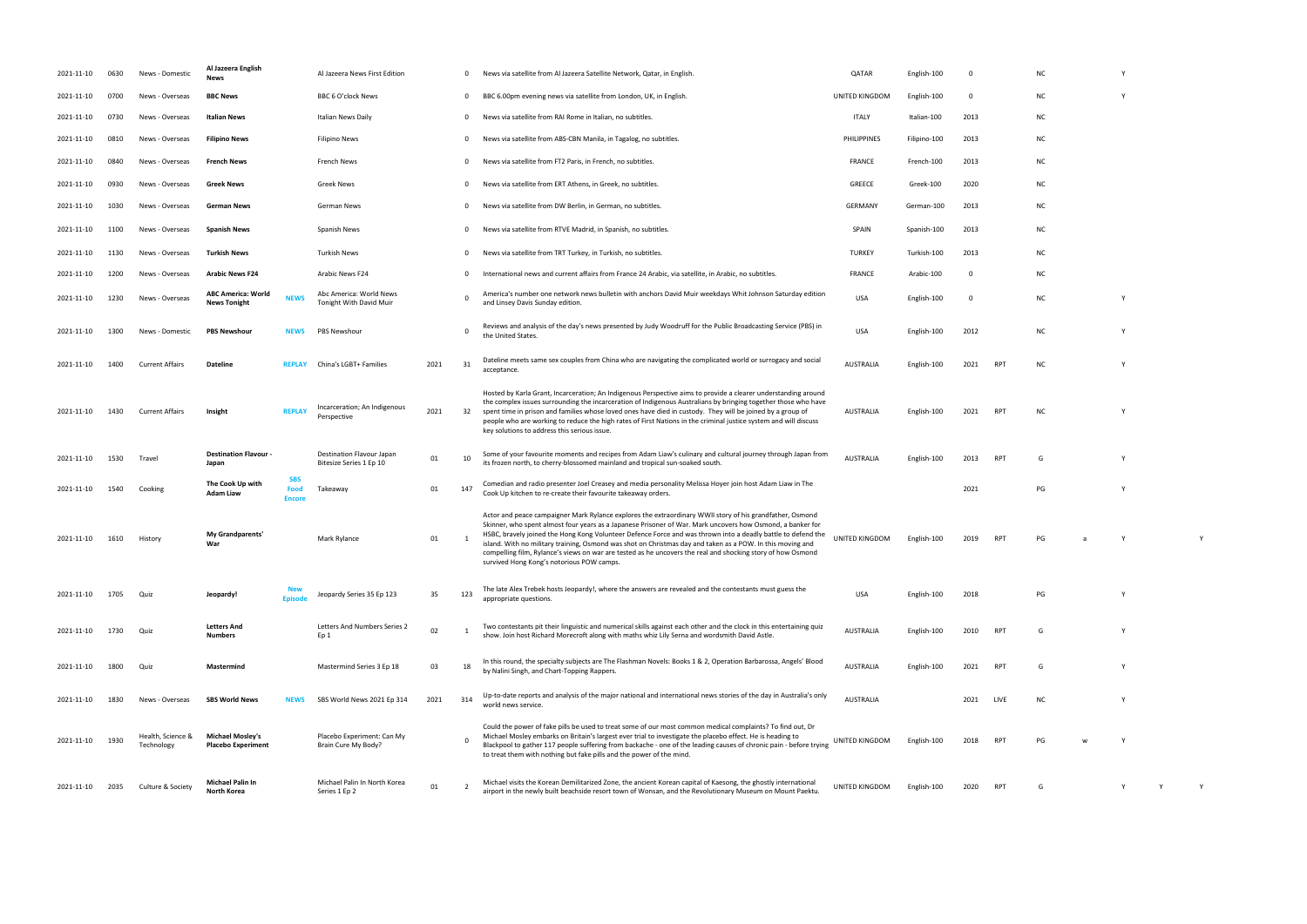| UNITED KINGDOM   | English-100                 | 2021 |            | MA        |       | Υ | Υ |
|------------------|-----------------------------|------|------------|-----------|-------|---|---|
| <b>AUSTRALIA</b> |                             | 2021 | LIVE       | <b>NC</b> |       | Υ |   |
| <b>NORWAY</b>    | Norwegian-78;<br>English-22 | 2020 |            | М         | a l   |   |   |
| <b>USA</b>       | English-100                 | 2021 | <b>RPT</b> | MA        | a v   | Υ |   |
| <b>USA</b>       | English-100                 | 2021 | RPT        | М         | alsv  | Υ |   |
| <b>USA</b>       | English-100                 | 2021 | <b>RPT</b> | М         | alsv  | Υ |   |
| USA              | English-100                 | 2021 | RPT        | М         | alv   | Υ |   |
| UNITED KINGDOM   | English-100                 | 2019 | <b>RPT</b> | PG        | a s w | Υ |   |
| <b>AUSTRALIA</b> | English-100                 | 2017 | <b>RPT</b> | G         |       |   |   |
| <b>AUSTRALIA</b> | English-100                 | 2015 | <b>RPT</b> | G         |       | Υ |   |
| <b>FRANCE</b>    | English-100                 | 0    |            | <b>NC</b> |       | Υ |   |
| JAPAN            | English-100                 | 0    |            | <b>NC</b> |       | Υ |   |
| GERMANY          | English-100                 | 0    |            | NC        |       | Υ |   |
| <b>FRANCE</b>    | English-100                 | 0    | <b>RPT</b> | <b>NC</b> |       | Υ |   |
| QATAR            | English-100                 | 0    |            | <b>NC</b> |       | Υ |   |
| UNITED KINGDOM   | English-100                 | 0    |            | ΝC        |       | Υ |   |
| <b>ITALY</b>     | Italian-100                 | 2013 |            | <b>NC</b> |       |   |   |
| PHILIPPINES      | Filipino-100                | 2013 |            | ΝC        |       |   |   |
| <b>FRANCE</b>    | French-100                  | 2013 |            | <b>NC</b> |       |   |   |
| GREECE           | Greek-100                   | 2020 |            | <b>NC</b> |       |   |   |
| GERMANY          | German-100                  | 2013 |            | <b>NC</b> |       |   |   |
| SPAIN            | Spanish-100                 | 2013 |            | <b>NC</b> |       |   |   |
| TURKEY           | Turkish-100                 | 2013 |            | <b>NC</b> |       |   |   |
| FRANCE           | Arabic-100                  | 0    |            | NC        |       |   |   |

| 2021-11-10 | 2130 | Crime             | <b>Before We Die</b>                                      | <b>New</b><br><b>Episode</b> | Before We Die (Uk) Series 1 Ep<br>$\overline{\phantom{a}}$ | 01   |                | Hannah and her new partner, Billy Murdoch, start investigating the Mimica family, who they believe are<br>responsible for Sean's murder. They discover the Mimicas are planning to smuggle a massive quantity of cocaine<br>into the country, but when Hannah discovers the identity of Sean's contact 'Issy', she immediately wants to pull<br>the plug on the investigation.                                                                                                                                                                                  | UNITED KINGDOM   | English-100                 | 2021     |            | MA        |       |  |
|------------|------|-------------------|-----------------------------------------------------------|------------------------------|------------------------------------------------------------|------|----------------|-----------------------------------------------------------------------------------------------------------------------------------------------------------------------------------------------------------------------------------------------------------------------------------------------------------------------------------------------------------------------------------------------------------------------------------------------------------------------------------------------------------------------------------------------------------------|------------------|-----------------------------|----------|------------|-----------|-------|--|
| 2021-11-10 | 2225 | News - Domestic   | <b>SBS World News</b><br>Late                             | <b>NEWS</b>                  | SBS World News Late 2021 Ep<br>223                         | 2021 | 223            | Up-to-date reports and analysis of the major national and international news stories of the day in Australia's only<br>world news service.                                                                                                                                                                                                                                                                                                                                                                                                                      | <b>AUSTRALIA</b> |                             | 2021     | LIVE       | <b>NC</b> |       |  |
| 2021-11-10 | 2255 | Period            | <b>Atlantic Crossing</b>                                  | <b>New</b><br><b>Episode</b> | Giant Awakes, The                                          | 01   | 6              | The Japanese bomb Pearl Harbor, and the downcast President turns to Martha for comfort. Olav confronts<br>Martha about the rumours of an affair between her and the President, but when an unexpected threat arises,<br>she and the children need the President's protection.                                                                                                                                                                                                                                                                                   | <b>NORWAY</b>    | Norwegian-78;<br>English-22 | 2020     |            | M         | al    |  |
| 2021-11-10 | 2400 | Contemporary      | The Handmaid's Tale                                       |                              | Crossing, The                                              | 04   |                | Captured by Gilead, June faces a vengeful Aunt Lydia and endures a torturous interrogation. Nick and Lawrence<br>collaborate to protect June. In Toronto, Luke struggles with how to help June and Hannah.                                                                                                                                                                                                                                                                                                                                                      | <b>USA</b>       | English-100                 | 2021     | RPT        | MA        | a v   |  |
| 2021-11-10 | 2510 | Contemporary      | The Handmaid's Tale                                       |                              | Milk                                                       | 04   |                | June takes a harrowing journey with Janine, trying to escape Gilead, as Janine remembers a stressful experience<br>in her past. In Toronto, Serena tries to manipulate Rita, who seeks advice from Moira.                                                                                                                                                                                                                                                                                                                                                       | <b>USA</b>       | English-100                 | 2021     | RPT        | М         | alsv  |  |
| 2021-11-10 | 2605 | Contemporary      | The Handmaid's Tale                                       |                              | Chicago                                                    | 04   |                | June seeks out more active rebels in the Chicago war zone, while Janine tries to help her fit in with their new<br>group of survivors. Moira goes on her first field aid mission.                                                                                                                                                                                                                                                                                                                                                                               | <b>USA</b>       | English-100                 | 2021     | <b>RPT</b> | M         | alsv  |  |
| 2021-11-10 | 2655 | Contemporary      | The Handmaid's Tale                                       |                              | Vows                                                       | 04   |                | After a shocking reunion with a dear friend, June contemplates the possibility of freedom, and confronts the<br>unfulfilled promises she's made to herself and to Luke.                                                                                                                                                                                                                                                                                                                                                                                         | <b>USA</b>       | English-100                 | 2021     | <b>RPT</b> | м         | alv   |  |
| 2021-11-10 | 2745 | Culture & Society | <b>Cruising Down</b><br>Under                             |                              | Cruising With Jane McDonald<br>Down Under Series 1 Ep 3    | 01   | 3              | Jane ends her time aboard the Sun Princess with a gourmet evening, joining other passengers for an elegant and<br>very boozy chef's dinner. Then, she continues her adventures on land, exploring the northern territories. First<br>stop is Cable Beach for a sunset camel ride. Darwin is next, where she encounters some enormous crocodiles.<br>Jane then heads west to Cairns, catching a boat out to the Great Barrier Reef to explore the natural wonder on an<br>underwater scooter. She then rounds off her Aussie adventure in the city of Melbourne. | UNITED KINGDOM   | English-100                 | 2019     | <b>RPT</b> | PG        | a s w |  |
| 2021-11-10 | 2845 | Cooking           | <b>Destination Flavour</b><br><b>Singapore Bitesize</b>   |                              | Janice Wong                                                | 01   | 8              | The best bits of Adam Liaw's travels in Singapore, as he explores its vibrant food scene.                                                                                                                                                                                                                                                                                                                                                                                                                                                                       | <b>AUSTRALIA</b> | English-100                 | 2017     | RPT        | G         |       |  |
| 2021-11-10 | 2850 | Fillers           | <b>Destination Flavour</b><br><b>Scandinavia Bitesize</b> |                              | Destination Flavour Scandinavia<br>Bitesize Series 1 Ep 1  | 01   | 1              | Join Adam Liaw as he revisits the highlights from his Scandinavian food adventures.                                                                                                                                                                                                                                                                                                                                                                                                                                                                             | <b>AUSTRALIA</b> | English-100                 | 2015     | RPT        | G         |       |  |
| 2021-11-11 | 0500 | News - Overseas   | <b>France 24 Feature</b>                                  |                              | France 24 Feature                                          |      | $\mathbf{0}$   | News feature in English from France 24, Paris.                                                                                                                                                                                                                                                                                                                                                                                                                                                                                                                  | <b>FRANCE</b>    | English-100                 | 0        |            | NC.       |       |  |
| 2021-11-11 | 0515 | News - Domestic   | <b>NHK World English</b><br>News                          |                              | Nhk World English News<br>Morning                          |      | 0              | News from Japan's Broadcasting Corporation, NHK, delivering the latest in business, technology, health,<br>environmental and world news, in English.                                                                                                                                                                                                                                                                                                                                                                                                            | <b>JAPAN</b>     | English-100                 | 0        |            | NC.       |       |  |
| 2021-11-11 | 0530 | News - Domestic   | <b>Deutsche Welle</b><br><b>English News</b>              |                              | Deutsche Welle English News<br>Morning                     |      | $\mathbf{0}$   | News and analysis of the top international and European news and current affairs from Berlin, in English.                                                                                                                                                                                                                                                                                                                                                                                                                                                       | <b>GERMANY</b>   | English-100                 | $\Omega$ |            | NC.       |       |  |
|            |      |                   | <b>France 24 English</b><br><b>News First Edition</b>     |                              | France 24 English News<br>Morning First Edition            |      |                | International news and current affairs television from Paris, offering a French perspective on world events, in<br>English.                                                                                                                                                                                                                                                                                                                                                                                                                                     | <b>FRANCE</b>    | English-100                 |          |            |           |       |  |
| 2021-11-11 | 0630 | News - Domestic   | Al Jazeera English<br>News                                |                              | Al Jazeera News First Edition                              |      | $\mathbf{0}$   | News via satellite from Al Jazeera Satellite Network, Qatar, in English                                                                                                                                                                                                                                                                                                                                                                                                                                                                                         | QATAR            | English-100                 | 0        |            | NC.       |       |  |
| 2021-11-11 | 0700 | News - Overseas   | <b>BBC News</b>                                           |                              | BBC 6 O'clock News                                         |      | $\overline{0}$ | BBC 6.00pm evening news via satellite from London, UK, in English.                                                                                                                                                                                                                                                                                                                                                                                                                                                                                              | UNITED KINGDOM   | English-100                 | 0        |            | ΝC        |       |  |
| 2021-11-11 | 0730 | News - Overseas   | <b>Italian News</b>                                       |                              | Italian News Daily                                         |      | $\overline{0}$ | News via satellite from RAI Rome in Italian, no subtitles.                                                                                                                                                                                                                                                                                                                                                                                                                                                                                                      | <b>ITALY</b>     | Italian-100                 | 2013     |            | ΝC        |       |  |
| 2021-11-11 | 0810 | News - Overseas   | <b>Filipino News</b>                                      |                              | Filipino News                                              |      |                | 0 News via satellite from ABS-CBN Manila, in Tagalog, no subtitles.                                                                                                                                                                                                                                                                                                                                                                                                                                                                                             | PHILIPPINES      | Filipino-100                | 2013     |            | NC.       |       |  |
| 2021-11-11 | 0840 | News - Overseas   | <b>French News</b>                                        |                              | French News                                                |      |                | 0 News via satellite from FT2 Paris, in French, no subtitles.                                                                                                                                                                                                                                                                                                                                                                                                                                                                                                   | <b>FRANCE</b>    | French-100                  | 2013     |            | ΝC        |       |  |
| 2021-11-11 | 0930 | News - Overseas   | <b>Greek News</b>                                         |                              | Greek News                                                 |      | $\mathbf{0}$   | News via satellite from ERT Athens, in Greek, no subtitles.                                                                                                                                                                                                                                                                                                                                                                                                                                                                                                     | GREECE           | Greek-100                   | 2020     |            | ΝC        |       |  |
| 2021-11-11 | 1030 | News - Overseas   | <b>German News</b>                                        |                              | German News                                                |      | $\mathbf{0}$   | News via satellite from DW Berlin, in German, no subtitles.                                                                                                                                                                                                                                                                                                                                                                                                                                                                                                     | <b>GERMANY</b>   | German-100                  | 2013     |            | ΝC        |       |  |
| 2021-11-11 | 1100 | News - Overseas   | <b>Spanish News</b>                                       |                              | Spanish News                                               |      | $\mathbf{0}$   | News via satellite from RTVE Madrid, in Spanish, no subtitles.                                                                                                                                                                                                                                                                                                                                                                                                                                                                                                  | SPAIN            | Spanish-100                 | 2013     |            | NC        |       |  |
| 2021-11-11 | 1130 | News - Overseas   | Turkish News                                              |                              | <b>Turkish News</b>                                        |      | $\mathbf{0}$   | News via satellite from TRT Turkey, in Turkish, no subtitles.                                                                                                                                                                                                                                                                                                                                                                                                                                                                                                   | <b>TURKEY</b>    | Turkish-100                 | 2013     |            | NC        |       |  |
| 2021-11-11 | 1200 | News - Overseas   | <b>Arabic News F24</b>                                    |                              | Arabic News F24                                            |      | $\mathbf{0}$   | International news and current affairs from France 24 Arabic, via satellite, in Arabic, no subtitles.                                                                                                                                                                                                                                                                                                                                                                                                                                                           | <b>FRANCE</b>    | Arabic-100                  | 0        |            | <b>NC</b> |       |  |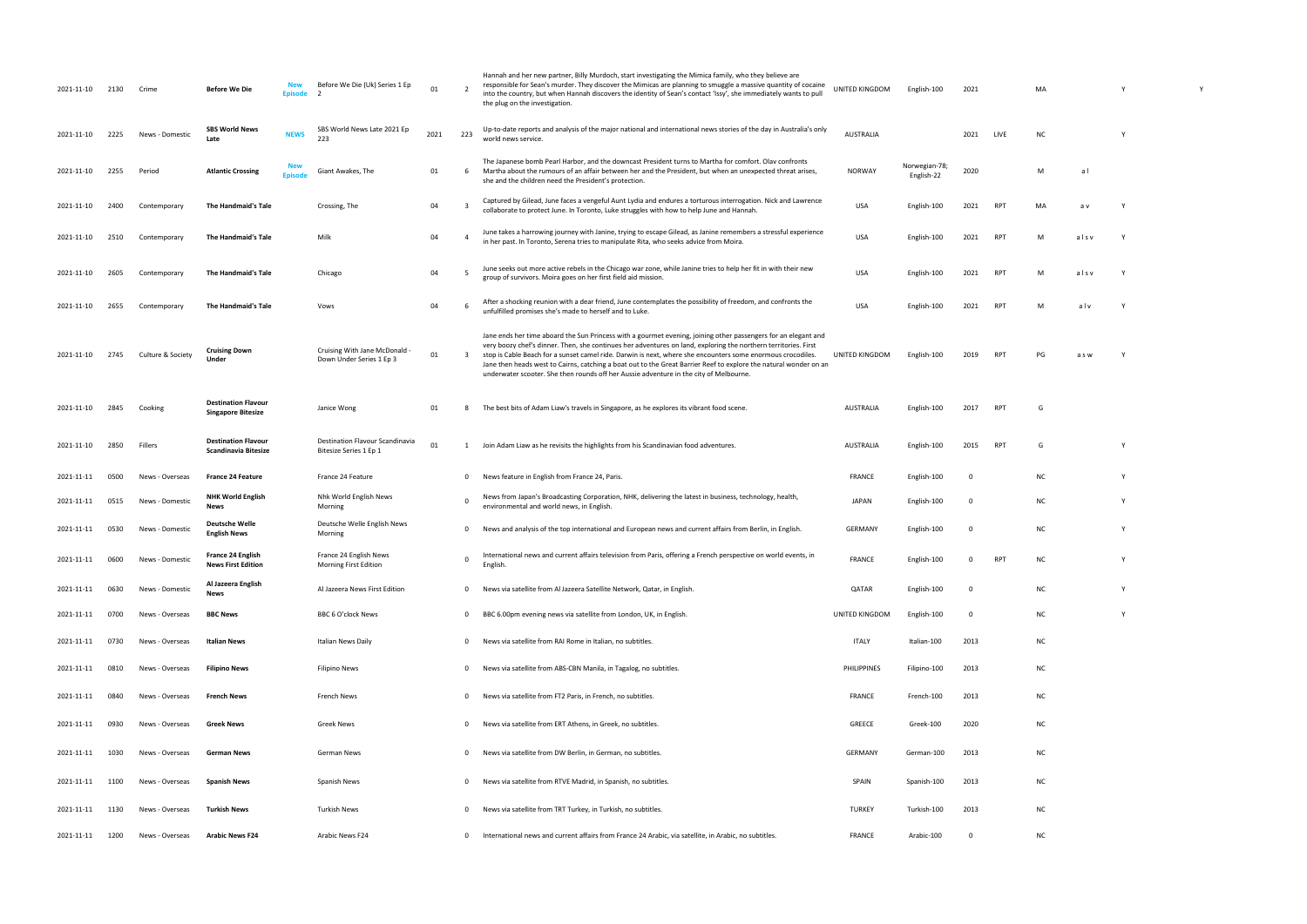| 2021-11-11 | 1230 | News - Overseas   | <b>ABC America: World</b><br><b>News Tonight</b>            | <b>NEWS</b>                         | Abc America: World News<br>Tonight With David Muir |      |                | America's number one network news bulletin with anchors David Muir weekdays Whit Johnson Saturday edition<br>and Linsey Davis Sunday edition.                                                                                                                                                                                                                                                                                                                                                                                                                                                                                                                     | USA              | English-100                         |      |                 | ΝC        |       |          |   |   |
|------------|------|-------------------|-------------------------------------------------------------|-------------------------------------|----------------------------------------------------|------|----------------|-------------------------------------------------------------------------------------------------------------------------------------------------------------------------------------------------------------------------------------------------------------------------------------------------------------------------------------------------------------------------------------------------------------------------------------------------------------------------------------------------------------------------------------------------------------------------------------------------------------------------------------------------------------------|------------------|-------------------------------------|------|-----------------|-----------|-------|----------|---|---|
| 2021-11-11 | 1300 | News - Domestic   | <b>PBS Newshour</b>                                         | <b>NEWS</b>                         | PBS Newshour                                       |      | $\mathbf 0$    | Reviews and analysis of the day's news presented by Judy Woodruff for the Public Broadcasting Service (PBS) in<br>the United States.                                                                                                                                                                                                                                                                                                                                                                                                                                                                                                                              | USA              | English-100                         | 2012 |                 | <b>NC</b> |       |          |   |   |
| 2021-11-11 | 1400 | History           | <b>Citizen Soldiers</b><br><b>Defenders Of</b><br>Australia | Premiere                            | Citizen Soldiers: Defenders Of<br>Australia        |      | $\mathbf{0}$   | This independently made film traces the history of the Militia (Citizen Soldier) from colonial times, through early<br>campaigns as contributors to British foreign entanglements and finally emerging from two world conflicts as a<br>national force.                                                                                                                                                                                                                                                                                                                                                                                                           | <b>AUSTRALIA</b> | English-100                         | 2019 |                 | M         |       |          |   | Y |
| 2021-11-11 | 1455 | History           | The Story Of The<br>Road                                    |                                     | Story Of The Road, The                             |      |                | 2019 marked 100 years since construction began on the Great Ocean Road. Built by WWI veterans, the road is<br>not only one of the most travelled tourist destinations, but also the longest war memorial in the world.                                                                                                                                                                                                                                                                                                                                                                                                                                            | <b>AUSTRALIA</b> | English-100                         | 2019 | <b>RPT</b>      | PG        |       |          |   |   |
| 2021-11-11 | 1525 | History           | 2nd Light Horse<br><b>Regiment WWI</b>                      |                                     | 2nd Light Horse Regiment Ww1                       |      | 0              | A look at the 2nd Light Horse Regiment - a mounted infantry brigade of the Australian Imperial Force which<br>served in the Middle Eastern theatre of World War I.                                                                                                                                                                                                                                                                                                                                                                                                                                                                                                | <b>AUSTRALIA</b> | English-100                         | 2020 | <b>RPT</b>      | PG        |       |          |   |   |
| 2021-11-11 | 1540 | Cooking           | The Cook Up with<br>Adam Liaw                               | <b>SBS</b><br>Food<br><b>Encore</b> | <b>Easy Desserts</b>                               | 01   | 148            | Host Adam Liaw is joined by Bodhi's Heaven Leigh and Sun Ming's David Chan in The Cook Up kitchen to whip up<br>their ultimate easy desserts.                                                                                                                                                                                                                                                                                                                                                                                                                                                                                                                     |                  |                                     | 2021 |                 | PG        |       |          |   |   |
| 2021-11-11 | 1610 | History           | <b>Homefront - A New</b><br>Kind Of War<br>Memorial         |                                     | Homefront - A New Kind Of<br>War Memorial          | 00   | $\mathbf{0}$   | What happens when you destroy a war memorial and what do you put in its place? These questions faced Arts<br>Officer, Colin James, and Project Manager and artist, Amanda Gibson as they looked for ways to replace the<br>much-loved Greensborough War Memorial statues, which had stood for fourteen years in a local park.                                                                                                                                                                                                                                                                                                                                     | <b>AUSTRALIA</b> | English-100                         | 2019 | RP <sub>1</sub> | PG        |       |          |   |   |
| 2021-11-11 | 1705 | Quiz              | Jeopardy!                                                   |                                     | Jeopardy Series 35 Ep 124                          | 35   | 124            | The late Alex Trebek hosts Jeopardy!, where the answers are revealed and the contestants must guess the<br>appropriate questions.                                                                                                                                                                                                                                                                                                                                                                                                                                                                                                                                 | <b>USA</b>       | English-100                         | 2018 |                 | PG        |       |          |   |   |
| 2021-11-11 | 1730 | Quiz              | <b>Letters And</b><br>Numbers                               |                                     | Letters And Numbers Series 2<br>Ep 2               | 02   | $\overline{2}$ | Two contestants pit their linguistic and numerical skills against each other and the clock in this entertaining quiz<br>show. Join host Richard Morecroft along with maths whiz Lily Serna and wordsmith David Astle.                                                                                                                                                                                                                                                                                                                                                                                                                                             | <b>AUSTRALIA</b> | English-100                         | 2010 | <b>RPT</b>      | G         |       |          |   |   |
| 2021-11-11 | 1800 | Quiz              | Mastermind                                                  |                                     | Mastermind Series 3 Ep 19                          | 03   | 19             | In this round, the specialty subjects are Flight of the Conchords, country music supergroup The Highwaymen, The<br>Baggy Green, and the Geography of Indonesia.                                                                                                                                                                                                                                                                                                                                                                                                                                                                                                   | <b>AUSTRALIA</b> | English-100                         | 2021 | RPT             | G         |       |          |   |   |
| 2021-11-11 | 1830 | News - Overseas   | <b>SBS World News</b>                                       |                                     | SBS World News 2021 Ep 315                         | 2021 | 315            | Up-to-date reports and analysis of the major national and international news stories of the day in Australia's only<br>world news service.                                                                                                                                                                                                                                                                                                                                                                                                                                                                                                                        | <b>AUSTRALIA</b> |                                     | 2021 | LIVE            | <b>NC</b> |       |          |   |   |
| 2021-11-11 | 1930 | Culture & Society | Devon & Cornwall<br><b>With Michael</b><br>Portillo         | New<br><b>Episode</b>               | Start Point To Blackstone Point                    | 01   | -5             | This leg begins at Start Point, near South Devon's most southerly point, and marks the shortest leg on Michael's<br>odyssey so far at just ten miles long. He helps erect a new wooden signpost for walks inscribed with his initials.                                                                                                                                                                                                                                                                                                                                                                                                                            | UNITED KINGDOM   | English-100                         | 2021 |                 | PG        |       |          |   |   |
| 2021-11-11 | 2030 | Thriller          | <b>Red Election</b>                                         | New                                 | Red Election Series 1 Ep 4                         | 01   | $\overline{4}$ | A video emerges of Adam making promises to oil executives. Despite his claims that the video is a deep fake, the<br>polls swing against him. The danger of losing Scotland is becoming real                                                                                                                                                                                                                                                                                                                                                                                                                                                                       | UNITED KINGDOM   | English-90; Danish-<br>5; Russian-5 | 2021 |                 | MA        |       |          |   |   |
| 2021-11-11 | 2125 | History           | America After 9/11<br>(Part 1)                              |                                     | America After 9/11 (Part 1)                        |      | $\mathbf{0}$   | From veteran Frontline filmmaker and chronicler of U.S. politics Michael Kirk and his team, this documentary<br>traces the U.S. response to the September 11, 2001 terrorist attacks and the devastating consequences that<br>unfolded across four presidencies.                                                                                                                                                                                                                                                                                                                                                                                                  | <b>USA</b>       | English-100                         | 2021 |                 |           |       |          |   |   |
| 2021-11-11 | 2230 | News - Domestic   | <b>SBS World News</b><br>Late                               | <b>NEWS</b>                         | SBS World News Late 2021 Ep<br>224                 | 2021 | 224            | Up-to-date reports and analysis of the major national and international news stories of the day in Australia's only<br>world news service.                                                                                                                                                                                                                                                                                                                                                                                                                                                                                                                        | <b>AUSTRALIA</b> |                                     | 2021 | LIVE            | NC        |       | <b>V</b> |   |   |
| 2021-11-11 | 2300 | Crime             | Gomorrah                                                    |                                     | Gomorrah Series 1 Ep 5                             | 01   | 5              | While Imma finally convinces Genny to go on a mission to the clan's drug-trafficking sources in Honduras, Ciro<br>has already left for Spain. His assignment is to find Conte and negotiate a truce between the clans. Ciro is fully<br>aware this seemingly hopeless undertaking may cost him his life, but destiny once again intervenes in his favor,<br>leaving him virtually unscathed and mastering his task. Feeling invincible, Ciro returns to Naples only to realise<br>nothing is as it was before. Genny is gone and Imma has taken control of the clan. And what makes matters<br>worse, she has Pietro's blessing. He has crowned her as his queen. | <b>ITALY</b>     | Italian-100                         | 2014 |                 | MA        |       |          | Y |   |
| 2021-11-11 | 2400 | Thriller          | <b>Bullets</b>                                              |                                     | Bullets Series 1 Ep 6                              | 01   |                | Karla Tuomi is furious, as Mari has met Alba without her permission or order. When Madina returns home, Juri is<br>6 waiting for her in the apartment building hallway. He instructs Madina to attend a job interview. Juri also gives<br>her two Qurans and a vial of poison. He orders Madina to kill the nosy social worker.                                                                                                                                                                                                                                                                                                                                   | FINLAND          | Finnish-75; English-<br>25          | 2018 | <b>RPT</b>      | M         | l s v |          | Y |   |
| 2021-11-11 | 2455 | Thriller          | Bullets                                                     |                                     | Bullets Series 1 Ep 7                              | 01   | $\overline{7}$ | Madina has to explain to Juri why she didn't poison Mari. Karla Tuomi gives Mari a direct order - she is to stay<br>away from Alba and keep the focus of the investigation on Roza and Zara.                                                                                                                                                                                                                                                                                                                                                                                                                                                                      | FINLAND          | Finnish-75; English-<br>25          | 2018 | <b>RPT</b>      | M         | 1 v   |          | Y |   |
| 2021-11-11 | 2550 | Thriller          | Bullets                                                     |                                     | Bullets Series 1 Ep 8                              | 01   |                | Mari and Madina return to Madina's place, where badly beaten Zara is waiting for them. The women drive to<br>Zara's apartment, where Madina finds a badly bleeding Konstantin. Zara has stabbed him with a letter knife.                                                                                                                                                                                                                                                                                                                                                                                                                                          | FINLAND          | Finnish-75; English-<br>25          | 2018 | <b>RPT</b>      | M         | l v   |          |   |   |
| 2021-11-11 | 2640 | Thriller          | Bullets                                                     |                                     | Bullets Series 1 Ep 9                              | 01   | 9              | Juri kidnaps Madina and brings her to an empty house which he and his mercenaries use as their headquarters.<br>Mari and Viita wonder about the man's identity at the morgue. Tattoos hint at a background in the Russian<br>military.                                                                                                                                                                                                                                                                                                                                                                                                                            | FINLAND          | Finnish-75; English-<br>25          | 2018 | <b>RPT</b>      | M         | l v   |          | Y |   |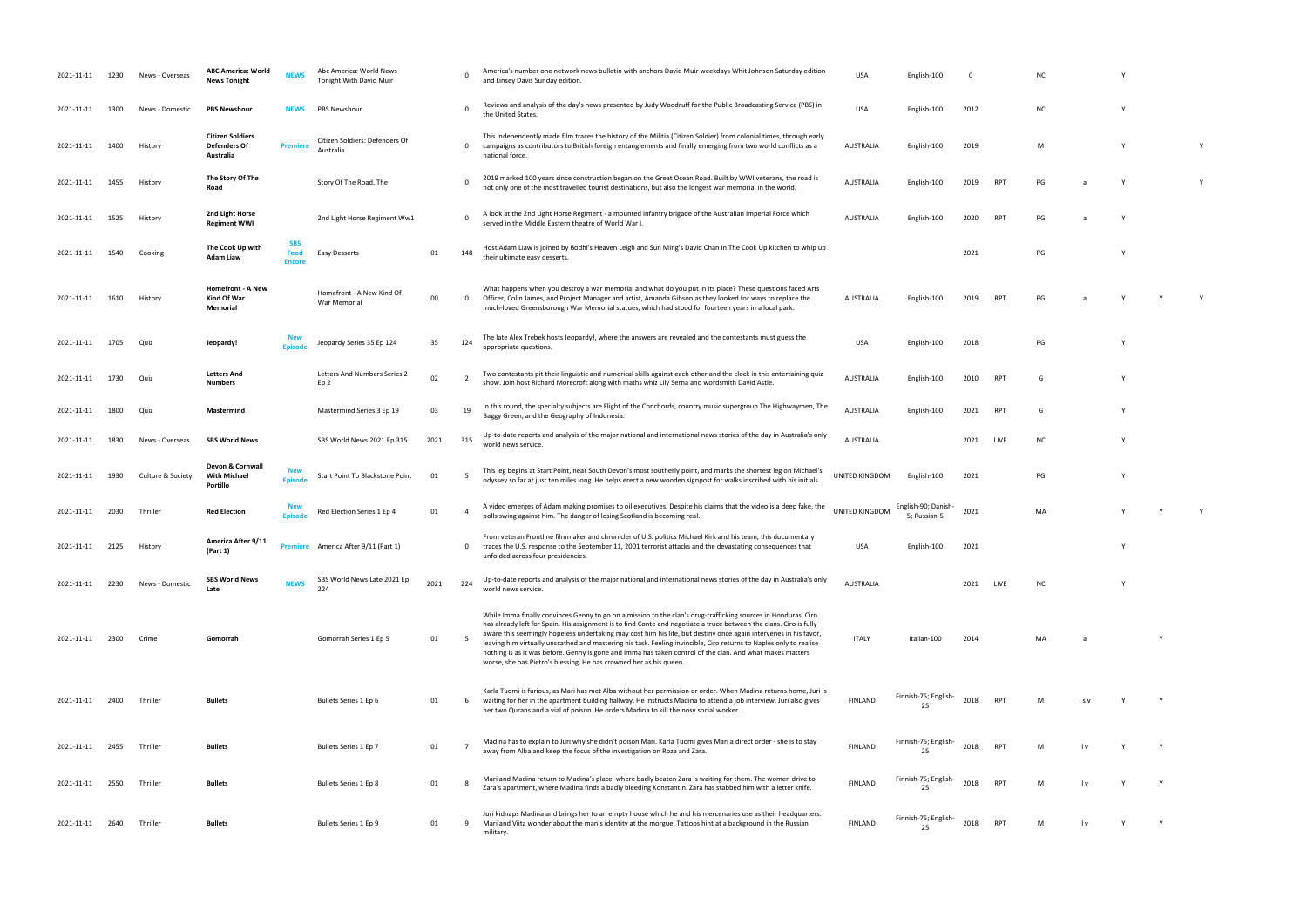| 2021-11-11 2735 |      | Thriller        | Bullets                                              |                                     | Bullets Series 1 Ep 10                             | 01   | 10           | Tuomi tells her team that the president of Russia is having a secret meeting in Helsinki, taking the Security<br>Intelligence Service completely by surprise. Meanwhile, Mari and Viita put together Juri's plan.                                                                                                                                                                                                                                                                                                                                                           | <b>FINLAND</b>   | Finnish-75; English-<br>25 | 2018        | <b>RPT</b> | M         |   |  |
|-----------------|------|-----------------|------------------------------------------------------|-------------------------------------|----------------------------------------------------|------|--------------|-----------------------------------------------------------------------------------------------------------------------------------------------------------------------------------------------------------------------------------------------------------------------------------------------------------------------------------------------------------------------------------------------------------------------------------------------------------------------------------------------------------------------------------------------------------------------------|------------------|----------------------------|-------------|------------|-----------|---|--|
| 2021-11-11      | 2830 | Cooking         | Food Safari                                          |                                     | Italian                                            | 01   |              | Maeve takes us into the world of the people who taught us how to drink coffee and appreciate good olive oil, and<br>those who showed us the simple deliciousness of pizza and pasta, scaloppine and saltimbocca - the fabulous<br>Italians. Learn how to choose the top ten ingredients to begin an Italian pantry as Maeve joins her old friend,<br>hospitality consultant Sam Cosentino.                                                                                                                                                                                  | <b>AUSTRALIA</b> | English-100                | 2006        | RPT        | G         |   |  |
| 2021-11-12      | 0500 | News - Overseas | <b>France 24 Feature</b>                             |                                     | France 24 Feature                                  |      | $\mathbf{0}$ | News feature in English from France 24, Paris.                                                                                                                                                                                                                                                                                                                                                                                                                                                                                                                              | <b>FRANCE</b>    | English-100                | $\mathbf 0$ |            | <b>NC</b> | Y |  |
| 2021-11-12      | 0515 | News - Domestic | <b>NHK World English</b><br>News                     |                                     | Nhk World English News<br>Morning                  |      |              | News from Japan's Broadcasting Corporation, NHK, delivering the latest in business, technology, health,<br>environmental and world news, in English.                                                                                                                                                                                                                                                                                                                                                                                                                        | <b>JAPAN</b>     | English-100                | - 0         |            | <b>NC</b> | Y |  |
| 2021-11-12      | 0530 | News - Domestic | <b>Deutsche Welle</b><br><b>English News</b>         |                                     | Deutsche Welle English News<br>Morning             |      | $\mathbf{0}$ | News and analysis of the top international and European news and current affairs from Berlin, in English.                                                                                                                                                                                                                                                                                                                                                                                                                                                                   | <b>GERMANY</b>   | English-100                | 0           |            | <b>NC</b> |   |  |
| 2021-11-12      | 0600 | News - Domestic | France 24 English<br><b>News First Edition</b>       |                                     | France 24 English News<br>Morning First Edition    |      | 0            | International news and current affairs television from Paris, offering a French perspective on world events, in<br>English.                                                                                                                                                                                                                                                                                                                                                                                                                                                 | <b>FRANCE</b>    | English-100                | 0           | RPT        | NC.       | Y |  |
| 2021-11-12      | 0630 | News - Domestic | Al Jazeera English<br>News                           |                                     | Al Jazeera News First Edition                      |      | 0            | News via satellite from Al Jazeera Satellite Network, Qatar, in English                                                                                                                                                                                                                                                                                                                                                                                                                                                                                                     | QATAR            | English-100                | $\mathbf 0$ |            | NC.       |   |  |
| 2021-11-12      | 0700 | News - Overseas | <b>BBC News</b>                                      |                                     | BBC 6 O'clock News                                 |      | $\mathbf{0}$ | BBC 6.00pm evening news via satellite from London, UK, in English.                                                                                                                                                                                                                                                                                                                                                                                                                                                                                                          | UNITED KINGDOM   | English-100                | $\mathbf 0$ |            | <b>NC</b> | Y |  |
| 2021-11-12      | 0730 | News - Overseas | Italian News                                         |                                     | <b>Italian News Daily</b>                          |      | $\mathbf{0}$ | News via satellite from RAI Rome in Italian, no subtitles.                                                                                                                                                                                                                                                                                                                                                                                                                                                                                                                  | ITALY            | Italian-100                | 2013        |            | <b>NC</b> |   |  |
| 2021-11-12      | 0810 | News - Overseas | <b>Filipino News</b>                                 |                                     | <b>Filipino News</b>                               |      | 0            | News via satellite from ABS-CBN Manila, in Tagalog, no subtitles.                                                                                                                                                                                                                                                                                                                                                                                                                                                                                                           | PHILIPPINES      | Filipino-100               | 2013        |            | NC.       |   |  |
| 2021-11-12      | 0840 | News - Overseas | French News                                          |                                     | French News                                        |      | $\mathbf{0}$ | News via satellite from FT2 Paris, in French, no subtitles.                                                                                                                                                                                                                                                                                                                                                                                                                                                                                                                 | <b>FRANCE</b>    | French-100                 | 2013        |            | <b>NC</b> |   |  |
| 2021-11-12      | 0930 | News - Overseas | <b>Greek News</b>                                    |                                     | Greek News                                         |      | 0            | News via satellite from ERT Athens, in Greek, no subtitles.                                                                                                                                                                                                                                                                                                                                                                                                                                                                                                                 | GREECE           | Greek-100                  | 2020        |            | NC.       |   |  |
| 2021-11-12      | 1030 | News - Overseas | <b>German News</b>                                   |                                     | German News                                        |      | 0            | News via satellite from DW Berlin, in German, no subtitles.                                                                                                                                                                                                                                                                                                                                                                                                                                                                                                                 | <b>GERMANY</b>   | German-100                 | 2013        |            | NC.       |   |  |
| 2021-11-12      | 1100 | News - Overseas | <b>Spanish News</b>                                  |                                     | Spanish News                                       |      | 0            | News via satellite from RTVE Madrid, in Spanish, no subtitles.                                                                                                                                                                                                                                                                                                                                                                                                                                                                                                              | SPAIN            | Spanish-100                | 2013        |            | NC.       |   |  |
| 2021-11-12      | 1130 | News - Overseas | Turkish News                                         |                                     | <b>Turkish News</b>                                |      | $\mathbf{0}$ | News via satellite from TRT Turkey, in Turkish, no subtitles.                                                                                                                                                                                                                                                                                                                                                                                                                                                                                                               | <b>TURKEY</b>    | Turkish-100                | 2013        |            | NC.       |   |  |
| 2021-11-12      | 1200 | News - Overseas | <b>Arabic News F24</b>                               |                                     | Arabic News F24                                    |      | 0            | International news and current affairs from France 24 Arabic, via satellite, in Arabic, no subtitles.                                                                                                                                                                                                                                                                                                                                                                                                                                                                       | <b>FRANCE</b>    | Arabic-100                 | 0           |            | <b>NC</b> |   |  |
| 2021-11-12      | 1230 | News - Overseas | <b>ABC America: World</b><br><b>News Tonight</b>     | <b>NEWS</b>                         | Abc America: World News<br>Tonight With David Muir |      |              | America's number one network news bulletin with anchors David Muir weekdays Whit Johnson Saturday edition<br>and Linsey Davis Sunday edition.                                                                                                                                                                                                                                                                                                                                                                                                                               | <b>USA</b>       | English-100                | - 0         |            | <b>NC</b> | Y |  |
| 2021-11-12      | 1300 | News - Domestic | <b>PBS Newshour</b>                                  | <b>NEWS</b>                         | PBS Newshour                                       |      | 0            | Reviews and analysis of the day's news presented by Judy Woodruff for the Public Broadcasting Service (PBS) in<br>the United States.                                                                                                                                                                                                                                                                                                                                                                                                                                        | <b>USA</b>       | English-100                | 2012        |            | <b>NC</b> | Y |  |
| 2021-11-12      | 1400 | History         | <b>Paradise Soldiers</b>                             |                                     | Paradise Soldiers                                  |      | $\mathbf{0}$ | As far back as World War One, through Vietnam and up to present day, young Cook Islanders have served and<br>sacrificed alongside New Zealand in military conflicts and combat. But their stories are largely untold. Paradise<br>Soldiers celebrates their contribution, acknowledges their sacrifice, and shares their personal stories.                                                                                                                                                                                                                                  | NEW ZEALAND      | English-100                | 2020        | RPT        | PG        | Y |  |
| 2021-11-12      | 1500 | News - Domestic | Nitv News: Nula<br>2021                              | <b>NITV</b><br><b>Encore</b>        | Nitv News: Nula 2021                               | 2021 | 43           | Natalie Ahmat and our team of Aboriginal journalists across the country deliver the news that you need to know<br>from a unique Indigenous perspective.                                                                                                                                                                                                                                                                                                                                                                                                                     | AUSTRALIA        |                            | 2021        | LIVE       | <b>NC</b> | Y |  |
| 2021-11-12      | 1530 | Cooking         | The Cook Up with<br><b>Adam Liaw</b>                 | <b>SBS</b><br>Food<br><b>Encore</b> | Chilli                                             | 01   | 149          | Host Adam Liaw, Hartyard's Dorothy Lee and Mastermind's Marc Fennell are in The Cook Up kitchen to create<br>their ultimate dishes featuring chilli.                                                                                                                                                                                                                                                                                                                                                                                                                        |                  |                            | 2021        |            | PG        | Y |  |
| 2021-11-12      | 1600 | History         | <b>USS Indianapolis:</b><br><b>The Final Chapter</b> |                                     | USS Indianapolis: The Final<br>Chapter             |      | 0            | This scientific detective story details the discovery of the USS Indianapolis wreck site three and a half miles below<br>the Philippine Sea. The ship's sinking in the final days of Second World War was the largest loss of life in US Naval<br>history, and the harrowing survival story of 316 sailors drifting in failing life preservers is legendary. The<br>programme combines never-before-seen archival footage and CGI with the moving accounts of the few<br>remaining survivors, testimony of historians, and spectacular footage of the well-preserved wreck. | UNITED KINGDOM   | English-100                | 2018        | RPT        | PG        | Y |  |
| 2021-11-12      | 1705 | Quiz            | Jeopardy!                                            |                                     | Jeopardy Series 35 Ep 125                          | 35   | 125          | The late Alex Trebek hosts Jeopardy!, where the answers are revealed and the contestants must guess the<br>appropriate questions.                                                                                                                                                                                                                                                                                                                                                                                                                                           | <b>USA</b>       | English-100                | 2018        |            | PG        | Y |  |
| 2021-11-12      | 1730 | Quiz            | <b>Letters And</b><br><b>Numbers</b>                 |                                     | Letters And Numbers Series 2<br>Ep 3               | 02   | - 3          | Two contestants pit their linguistic and numerical skills against each other and the clock in this entertaining quiz<br>show. Join host Richard Morecroft along with maths whiz Lily Serna and wordsmith David Astle.                                                                                                                                                                                                                                                                                                                                                       | AUSTRALIA        | English-100                | 2010        | RPT        | G         | Y |  |
| 2021-11-12      | 1800 | Quiz            | Mastermind                                           |                                     | Mastermind Series 3 Ep 20                          | 03   | 20           | In this final round, the four reigning champions from this cycle battle it out to progress to the semi-finals.                                                                                                                                                                                                                                                                                                                                                                                                                                                              | AUSTRALIA        | English-100                | 2021        | RPT        | G         | Y |  |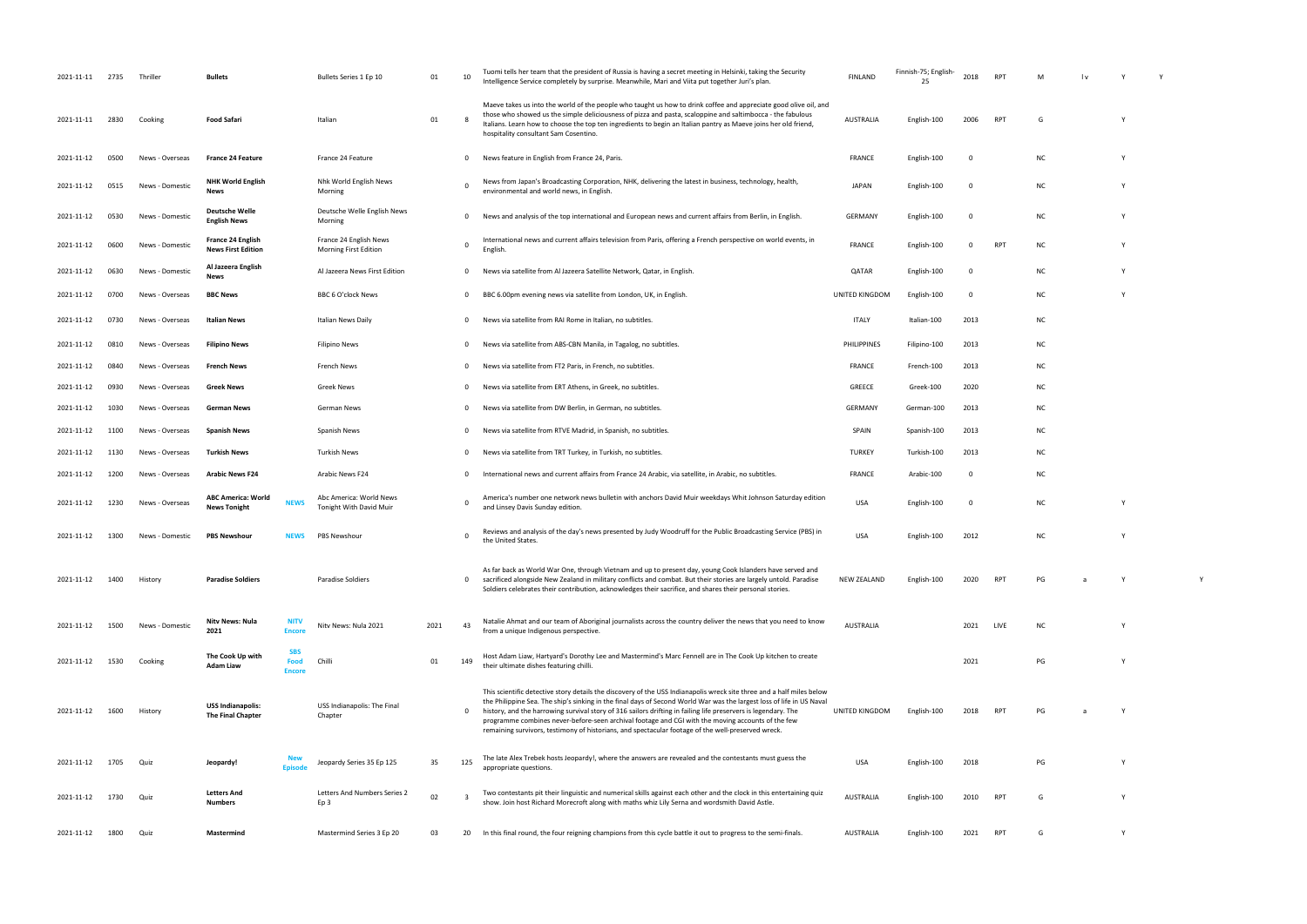| 2021-11-12 |      | News - Overseas | <b>SBS World News</b>                                     | <b>NEWS</b>             | SBS World News 2021 Ep 316                                | 2021 | 316            | Up-to-date reports and analysis of the major national and international news stories of the day in Australia's only<br>world news service.                                                                                                                                                                                                                                                                                               | <b>AUSTRALIA</b> |                           | 2021     |                 |           |     |   |  |
|------------|------|-----------------|-----------------------------------------------------------|-------------------------|-----------------------------------------------------------|------|----------------|------------------------------------------------------------------------------------------------------------------------------------------------------------------------------------------------------------------------------------------------------------------------------------------------------------------------------------------------------------------------------------------------------------------------------------------|------------------|---------------------------|----------|-----------------|-----------|-----|---|--|
| 2021-11-12 | 1935 | Archaeology     | <b>Legends Of The</b><br>Pharaohs                         | <b>Final</b><br>Enisode | Downfall Of A Dynasty                                     | 01   |                | A series of legendary pharaohs have built the most iconic monuments in history. Generations of builders have<br>toiled on these giant pyramids, transforming the country and uniting its people in the hope of guaranteeing<br>eternal life for their pharaoh. But cracks in the country's unity are beginning to show. Religious transformation,<br>climate change, and a weak pharaoh bring the age of the pyramids to a crushing end. | FRANCE           | English-100               | 2020     |                 | PG        |     |   |  |
| 2021-11-12 | 2030 | History         | <b>Blitz Spirit With Lucy</b><br>Worsley                  | emiere                  | Blitz Spirit With Lucy Worsley                            |      | $\mathbf{0}$   | Lucy Worsley explores the lives of six real people who lived, worked and volunteered during the Blitz. Using the<br>same style as Lucy's film about the Suffragettes, the film shows their remarkable resilience, as well as the terrible UNITED KINGDOM<br>suffering they endured, shining a light on the role of the front-line workers and volunteers at the heart of it all.                                                         |                  | English-100               | 2021     |                 |           |     |   |  |
| 2021-11-12 | 2210 | Archaeology     | <b>Lost Pyramids Of The</b><br>Aztecs                     |                         | Lost Pyramids Of The Aztecs<br>Series 1 Ep 2              |      |                | Archaeologists investigate the extraordinary discovery of over 100 ancient skeletons buried in a hillside outside<br>Mexico City, attempt to decode the secrets of a mysterious ancient manuscript to reveal the secrets of Aztec<br>ritual sacrifice, and finally manage to complete their ground breaking experiment to build a replica Aztec<br>pyramid.                                                                              | UNITED KINGDOM   | English-80; Spanish<br>20 | 2020     | <b>RPT</b>      | PG        | a v |   |  |
| 2021-11-12 | 2310 | News - Domestic | <b>SBS World News</b><br>Late                             | <b>NEWS</b>             | SBS World News Late 2021 Ep<br>225                        | 2021 | 225            | Up-to-date reports and analysis of the major national and international news stories of the day in Australia's only<br>world news service.                                                                                                                                                                                                                                                                                               | <b>AUSTRALIA</b> |                           | 2021     | LIVE            | <b>NC</b> |     |   |  |
| 2021-11-12 | 2340 | Quiz            | 8 Out Of 10 Cats<br>Does Countdown                        |                         | 8 Out Of 10 Cats Does<br>Countdown Series 9 Ep 13         | 09   | 13             | 8 Out Of 10 Cats Does Countdown is hosted by Jimmy Carr, with team captains Sean Lock and Jon Richardson,<br>and features Rachel Riley and Susie Dent on maths and dictionary duty respectively.                                                                                                                                                                                                                                         | UNITED KINGDOM   | English-100               | 2016     | <b>RPT</b>      |           | als |   |  |
| 2021-11-12 | 2435 | Thriller        | Blood                                                     |                         | Blood Series 2 Ep 3                                       | 02   |                | Following a failed job interview, Jim spends the day with Fiona and the kids.                                                                                                                                                                                                                                                                                                                                                            | IRELAND          | English-100               | 2019     | <b>RPT</b>      | MA        | a v |   |  |
| 2021-11-12 | 2530 | Thriller        | Blood                                                     |                         | Blood Series 2 Ep 4                                       | 02   | $\overline{4}$ | The day of the twins' communion has arrived, and the whole Hogan family are reunited for the first time since<br>the events of last year. But, as the rest of the family focus on the celebrations, Jim and Paul are distracted - they<br>are dealing with more serious issues.                                                                                                                                                          | <b>IRELAND</b>   | English-100               | 2019     | RP <sup>-</sup> | M         | alv |   |  |
| 2021-11-12 | 2625 | Thriller        | Blood                                                     |                         | Blood Series 2 Ep 5                                       | 02   |                | Dez believes he's getting closer to the truth, as Jim tries to explain the events leading up to Paul's death.                                                                                                                                                                                                                                                                                                                            | IRELAND          | English-100               | 2019     | <b>RPT</b>      | MA        |     |   |  |
| 2021-11-12 | 2720 | Thriller        | Blood                                                     |                         | Blood Series 2 Ep 6                                       | 02   |                | Following her father's arrest, Fiona speaks again to Detective Breen, catching him up on the events of the last few                                                                                                                                                                                                                                                                                                                      | IRELAND          | English-100               | 2019     | RP <sup>-</sup> | MA        | a v |   |  |
| 2021-11-12 | 2810 | Cooking         | <b>Food Safari</b>                                        |                         | Thai                                                      | 01   |                | This week's program enters the fresh, clean world of Thai food. While many ingredients are available in<br>supermarkets, Maeve visits Thainatown in Sydney with her chef friend Sujet Saengkham to learn about fish sauce<br>and noodles, seasoning sauce and dried prawns. Also, shop owner Ari Walpole gives a rundown of the many<br>types of eggplant, chillies and herbs needed for simple dishes.                                  | <b>AUSTRALIA</b> | English-100               | 2006     |                 |           |     |   |  |
| 2021-11-12 | 2845 | Fillers         | <b>Destination Flavour</b><br><b>Scandinavia Bitesize</b> |                         | Destination Flavour Scandinavia<br>Bitesize Series 1 Ep 2 | 01   |                | Join Adam Liaw as he revisits the highlights from his Scandinavian food adventures.                                                                                                                                                                                                                                                                                                                                                      | <b>AUSTRALIA</b> | English-100               | 2015     | <b>RPT</b>      |           |     |   |  |
| 2021-11-12 | 2855 | Fillers         | <b>Destination Flavour</b><br><b>Scandinavia Bitesize</b> |                         | Destination Flavour Scandinavia<br>Bitesize Series 1 Ep 3 | 01   |                | Join Adam Liaw as he revisits the highlights from his Scandinavian food adventures.                                                                                                                                                                                                                                                                                                                                                      | <b>AUSTRALIA</b> | English-100               | 2015     | <b>RPT</b>      | G         |     |   |  |
| 2021-11-13 | 0500 | News - Overseas | <b>France 24 Feature</b>                                  |                         | France 24 Feature                                         |      | $\mathbf{0}$   | News feature in English from France 24, Paris.                                                                                                                                                                                                                                                                                                                                                                                           | FRANCE           | English-100               | - 0      |                 | ΝC        |     | Y |  |
| 2021-11-13 | 0515 | News - Domestic | <b>NHK World English</b><br><b>News</b>                   |                         | Nhk World English News<br>Morning                         |      |                | News from Japan's Broadcasting Corporation, NHK, delivering the latest in business, technology, health,<br>environmental and world news, in English.                                                                                                                                                                                                                                                                                     | JAPAN            | English-100               | $\Omega$ |                 | ΝC        |     | Y |  |
| 2021-11-13 | 0530 | News - Domestic | <b>Deutsche Welle</b><br><b>English News</b>              |                         | Deutsche Welle English News<br>Morning                    |      | $\mathbf 0$    | News and analysis of the top international and European news and current affairs from Berlin, in English.                                                                                                                                                                                                                                                                                                                                | GERMANY          | English-100               | $\Omega$ |                 | <b>NC</b> |     | Y |  |
| 2021-11-13 | 0600 | News - Domestic | France 24 English<br><b>News First Edition</b>            |                         | France 24 English News<br>Morning First Edition           |      |                | International news and current affairs television from Paris, offering a French perspective on world events, in<br>English.                                                                                                                                                                                                                                                                                                              | FRANCE           | English-100               | $\Omega$ | <b>RPT</b>      | ΝC        |     | Y |  |
| 2021-11-13 | 0630 | News - Domestic | Al Jazeera English<br>News                                |                         | Al Jazeera News First Edition                             |      | $\Omega$       | News via satellite from Al Jazeera Satellite Network, Qatar, in English.                                                                                                                                                                                                                                                                                                                                                                 | QATAR            | English-100               | $\Omega$ |                 | <b>NC</b> |     | Y |  |
| 2021-11-13 | 0700 | News - Overseas | <b>BBC News</b>                                           |                         | BBC 6 O'clock News                                        |      | $\Omega$       | BBC 6.00pm evening news via satellite from London, UK, in English.                                                                                                                                                                                                                                                                                                                                                                       | UNITED KINGDOM   | English-100               | $\Omega$ |                 | <b>NC</b> |     |   |  |
| 2021-11-13 | 0730 | News - Overseas | Italian News                                              |                         | Italian News Daily                                        |      | $\Omega$       | News via satellite from RAI Rome in Italian, no subtitles.                                                                                                                                                                                                                                                                                                                                                                               | <b>ITALY</b>     | Italian-100               | 2013     |                 | NC        |     |   |  |
| 2021-11-13 | 0810 | News - Overseas | <b>Filipino News</b>                                      |                         | Filipino News                                             |      |                | News via satellite from ABS-CBN Manila, in Tagalog, no subtitles.                                                                                                                                                                                                                                                                                                                                                                        | PHILIPPINES      | Filipino-100              | 2013     |                 | <b>NC</b> |     |   |  |
| 2021-11-13 | 0840 | News - Overseas | <b>French News</b>                                        |                         | French News                                               |      |                | News via satellite from FT2 Paris, in French, no subtitles.                                                                                                                                                                                                                                                                                                                                                                              | <b>FRANCE</b>    | French-100                | 2013     |                 | <b>NC</b> |     |   |  |
| 2021-11-13 | 0930 | News - Overseas | <b>Greek News</b>                                         |                         | Greek News                                                |      | $\mathbf{0}$   | News via satellite from ERT Athens, in Greek, no subtitles.                                                                                                                                                                                                                                                                                                                                                                              | GREECE           | Greek-100                 | 2020     |                 | NC        |     |   |  |